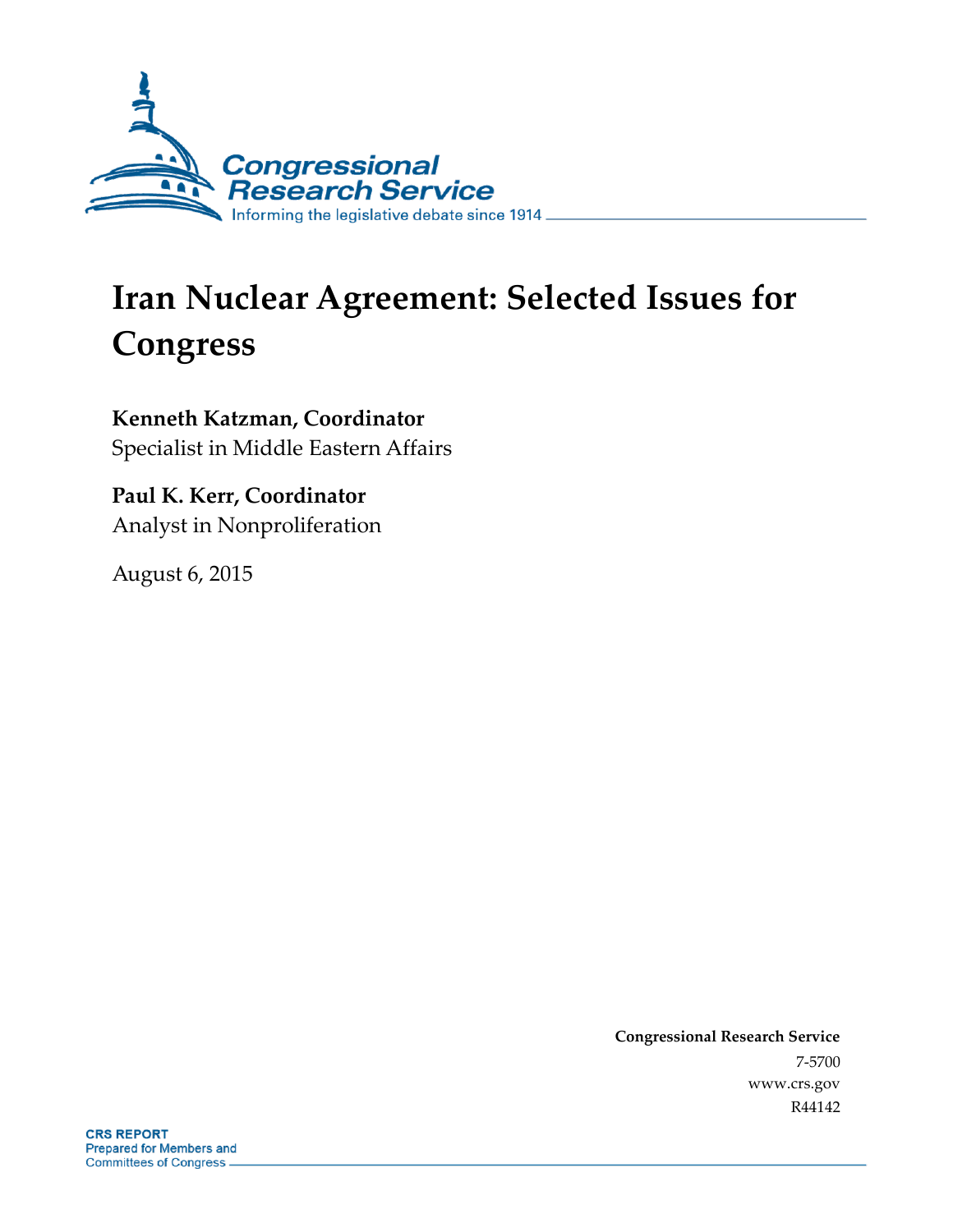# **Summary**

The nuclear agreement between Iran and six negotiating powers ("P5+1:" United States, France, Britain, Germany, Russia, and China), finalized on July 14, 2015, raises a wide variety of issues as Congress undertakes a formal review under the Iran Nuclear Agreement Review Act [\(P.L. 114-](http://www.congress.gov/cgi-lis/bdquery/R?d114:FLD002:@1(114+17)) [17\)](http://www.congress.gov/cgi-lis/bdquery/R?d114:FLD002:@1(114+17)). The Administration submitted the 150+ page text (including annexes) of the "Joint Comprehensive Plan of Action," (JCPOA) to Congress on July 19, 2015, and the period for congressional review under the act is to conclude on September 17. Should the agreement stand after review processes in Congress and in Iran's legislatures, the JCPOA would enter into force 90 days from July 20, 2015—the date of the adoption of U.N. Security Council Resolution 2231, which endorsed the JCPOA and called on U.N. member states to assist in its implementation.

Broadly, the accord represents an exchange of limitations on Iran's nuclear program for the lifting or suspension of U.S., U.N., and European Union (EU) sanctions. The text contains relatively complicated provisions for inspections of undeclared Iranian nuclear facilities, processes for adjudicating complaints by any of the parties for nonperformance of commitments, "snap-back" provisions for U.N. sanctions, finite durations for many of Iran's nuclear commitments, and broad U.N., E.U., and U.S. commitments to suspend or lift most of the numerous sanctions imposed on Iran since 2010. Many of the agreement's provisions have raised questions about the degree to which the accord can accomplish the P5+1 objectives that were stated when P5+1-Iran negotiations began in 2006.

The agreement could have significant implications for the Middle East region and for U.S.-Iran relations, the latter of which have been characterized primarily by animosity since Iran's 1979 Islamic revolution. The agreement also raises questions about the U.S. approach to regional security and the security of key U.S. allies, and the potential for resolving some of the region's many conflicts, including those generated by the Islamic State organization.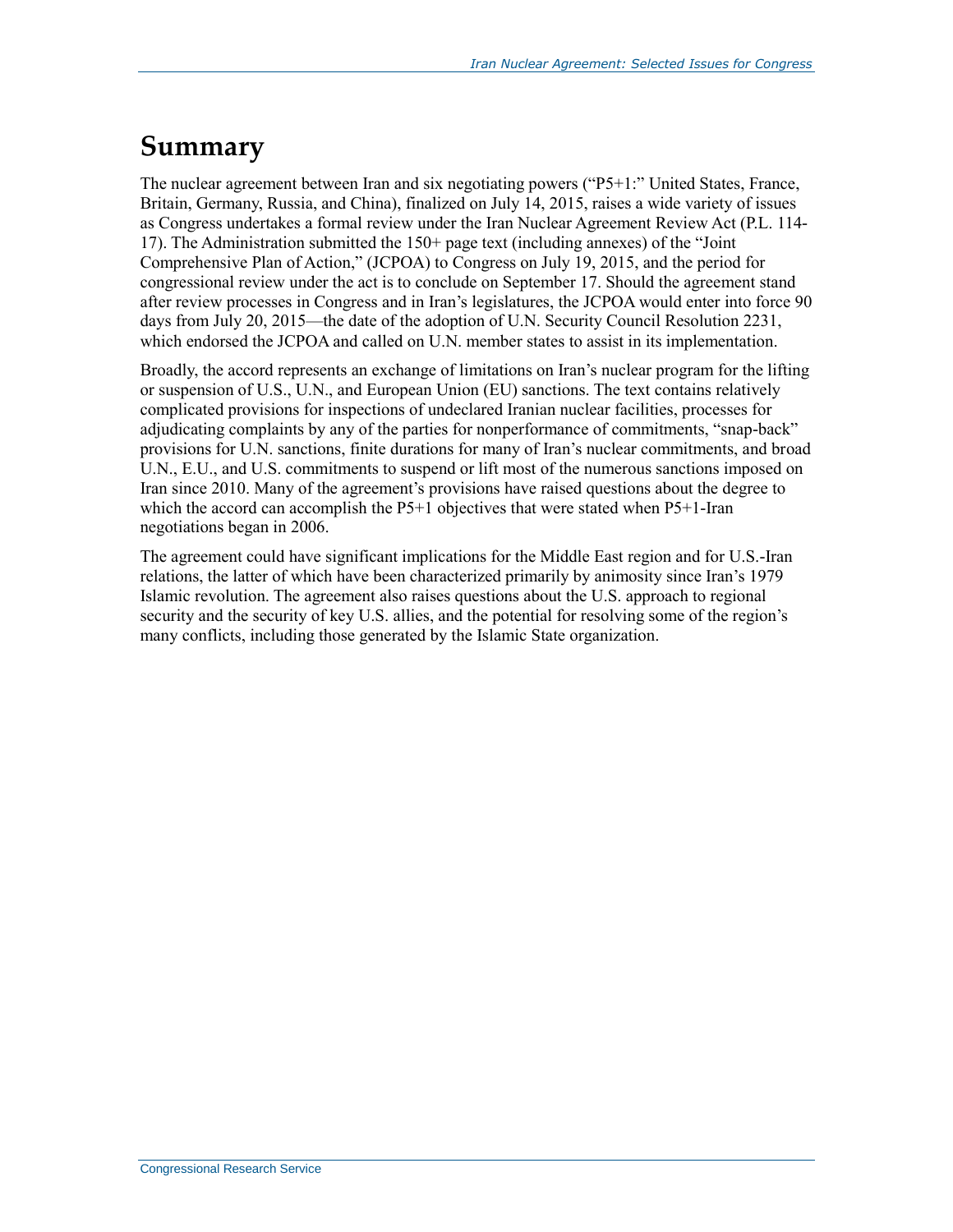## **Contents**

| What Sanctions the United States Is Committed to Lifting if the JCPOA Is            |  |
|-------------------------------------------------------------------------------------|--|
|                                                                                     |  |
|                                                                                     |  |
|                                                                                     |  |
| The Degree to Which Sanctions Could Be Reimposed Under the Agreement's "Snap        |  |
|                                                                                     |  |
|                                                                                     |  |
|                                                                                     |  |
|                                                                                     |  |
|                                                                                     |  |
|                                                                                     |  |
| Implications of the Agreement for Iran's Nuclear-Capable Ballistic Missiles 21      |  |
| Implications of the Agreement for Syria, Iraq, and the Campaign against the Islamic |  |
|                                                                                     |  |
|                                                                                     |  |
| Prospects for the JCPOA to Affect Wider Regional Nuclear Proliferation?  24         |  |
|                                                                                     |  |
|                                                                                     |  |
|                                                                                     |  |
|                                                                                     |  |
|                                                                                     |  |

### **Contacts**

|--|--|--|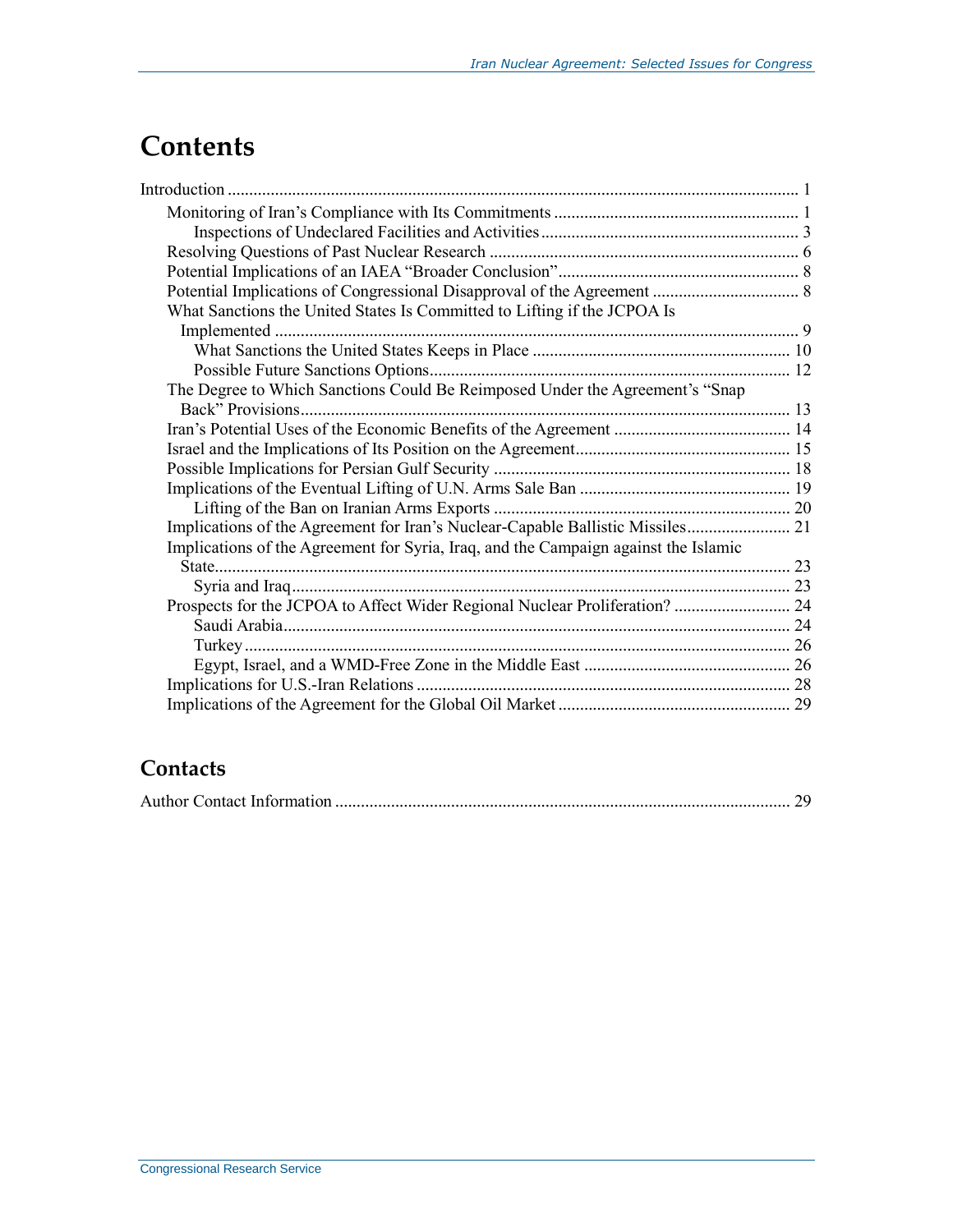# <span id="page-3-0"></span>**Introduction**

This report addresses some of the many issues raised by the Joint Comprehensive Plan of Action (JCPOA) of July 14, 2015. These issues include those related to monitoring and enforcing the agreement itself, how the sanctions relief provided by the agreement would affect Iran's regional and domestic policies, the implications for regional security, and the potential for the agreement to change the course of U.S.-Iran relations. The issues discussed in this report are by no means exhaustive, but rather represent what appear to be the major issues currently under discussion in public and congressional debate on the accord.

Many of the issues discussed in this report are analyzed in greater depth in other CRS reports. For background on the JCPOA and many of the issues analyzed in this report, please see CRS Report R43333, *[Iran Nuclear Agreement](http://www.crs.gov/pages/Reports.aspx?PRODCODE=R43333)*, by Kenneth Katzman and Paul K. Kerr. For additional background on international sanctions on Iran, see CRS Report RS20871, *[Iran Sanctions](http://www.crs.gov/pages/Reports.aspx?PRODCODE=RS20871)*, by Kenneth Katzman and CRS Report R43311, *[Iran: U.S. Economic Sanctions and the Authority to](http://www.crs.gov/pages/Reports.aspx?PRODCODE=R43311)  [Lift Restrictions](http://www.crs.gov/pages/Reports.aspx?PRODCODE=R43311)*, by Dianne E. Rennack. For additional information on Iran's nuclear program, see CRS Report R40094, *[Iran's Nuclear Program: Tehran's Compliance with International](http://www.crs.gov/pages/Reports.aspx?PRODCODE=R40094)  [Obligations](http://www.crs.gov/pages/Reports.aspx?PRODCODE=R40094)*, by Paul K. Kerr. For additional analysis on some of the regional implications of the Iran agreement, see CRS Report RL33476, *[Israel: Background and U.S. Relations](http://www.crs.gov/pages/Reports.aspx?PRODCODE=RL33476)*, by Jim Zanotti; CRS Report R43612, *[The "Islamic State" Crisis and U.S. Policy](Reports/R43612)*, by Christopher M. Blanchard et al.; CRS Report R43960, *[Yemen: Civil War and Regional Intervention](Reports/R43960)*, by Jeremy M. Sharp; and CRS Report RL33487, *[Armed Conflict in Syria: Overview and U.S. Response](http://www.crs.gov/pages/Reports.aspx?PRODCODE=RL33487)*, coordinated by Christopher M. Blanchard. For additional analysis on implications of the eventual lifting of the U.N. ban on arms sales as well as for U.S.-Iran relations, see CRS Report RL32048, *[Iran, Gulf Security, and U.S. Policy](http://www.crs.gov/pages/Reports.aspx?PRODCODE=RL32048)*, by Kenneth Katzman. For information on congressional procedures related to the Iran Nuclear Agreement Review Act, see CRS Report R44085, *[Procedures for Congressional Action in Relation to a Nuclear Agreement with Iran: In Brief](http://www.crs.gov/pages/Reports.aspx?PRODCODE=R44085)*, by Valerie Heitshusen and Richard S. Beth.

This report does not cover bilateral issues such as those involving compensation for U.S. victims of Iranian terrorism—an issue not addressed in the JCPOA. For information on that issue, see CRS Report R43210, *[The Iran Hostages: Efforts to Obtain Compensation](http://www.crs.gov/pages/Reports.aspx?PRODCODE=R43210)*, by Jennifer K. Elsea.

Those sections for which no author is specified were contributed by Kenneth Katzman or Paul Kerr.

### <span id="page-3-1"></span>**Monitoring of Iran's Compliance with Its Commitments**

One of the key questions in the congressional and public debate has centered on the ability to verify Iranian compliance. According to the JCPOA, the International Atomic Energy Agency (IAEA) will monitor Iranian compliance with the provisions concerning its enrichment program and its heavy water reactor program. The IAEA will increase its number of inspectors in Iran and use advanced verification technologies, including on-line enrichment measurement. In addition, Tehran "has agreed to implement" the Additional Protocol to its IAEA safeguards agreement (see text box below). Iran is also to implement the modified Code 3.1 of the subsidiary arrangements to its safeguards agreement. Iran's IAEA safeguards obligations last for an indefinite duration. U.S. intelligence officials have argued that the JCPOA monitoring provisions, as well as U.S.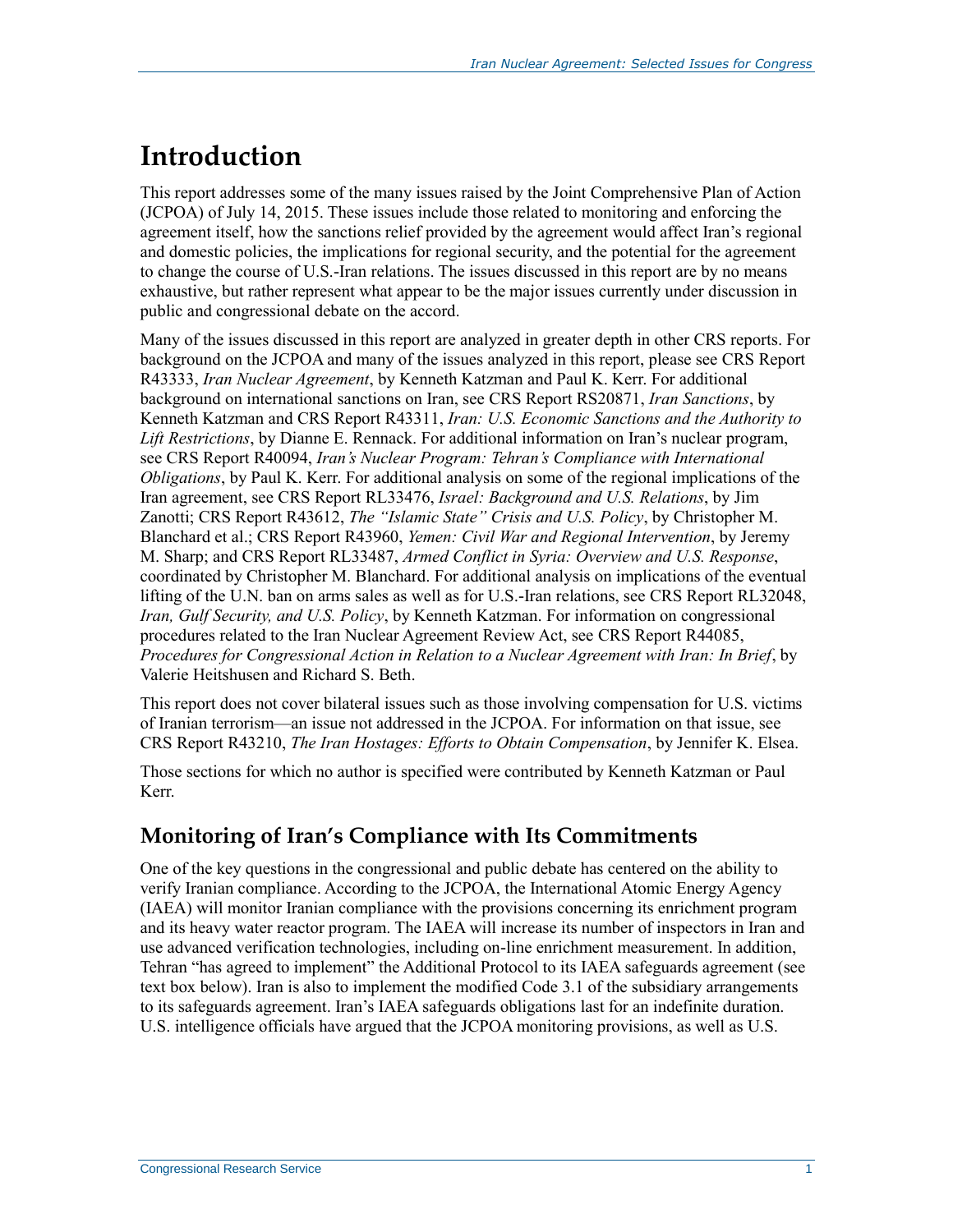intelligence capabilities, give the intelligence community a "reasonably high degree of confidence" in detecting Iranian compliance with the agreement.<sup>1</sup>

#### **IAEA Safeguards in Iran**

Tehran ratified the Nuclear Nonproliferation Treaty (NPT) in 1970. Article III of the treaty requires nonnuclearweapon states-parties<sup>2</sup> to accept comprehensive IAEA safeguards; Tehran concluded a comprehensive safeguards agreement with the IAEA in 1974.<sup>3</sup> Comprehensive safeguards agreements are based on a model described in INFCIRC 153, which states that such agreements "should provide for the Agency's right and obligation to ensure that safeguards will be applied" to all nuclear material of potential proliferation concern "in all peaceful nuclear activities within the territory of the State, under its jurisdiction or carried out under its control anywhere, for the exclusive purpose of verifying that such material is not diverted to nuclear weapons or other nuclear explosive devices." Iran's safeguards agreement provides the IAEA with such authority.

As a practical matter, the IAEA's ability to inspect and monitor nuclear facilities, as well as obtain information, in a particular country pursuant to that government's comprehensive safeguards agreement is limited to facilities and activities that have been declared by the government. Additional protocols to comprehensive safeguards agreements are based on a model described in INFCIRC 540. Such protocols, which states conclude voluntarily, increase the IAEA's ability to investigate undeclared nuclear facilities and activities in nonnuclear-weapon states by increasing the agency's authority to inspect certain nuclear-related facilities and demand information from member states.

At the time Iran engaged in most of the undeclared activities that have caused concern about its nuclear program, Tehran was bound only by its comprehensive safeguards agreement. Until February 2003, the subsidiary arrangements<sup>4</sup> to Iran's safeguards agreement "called for provision to the Agency of design information on a new facility no later than 180 days before the introduction of nuclear material into the facility."<sup>5</sup> In February 2003, Iran accepted modifications to Code 3.1 of its subsidiary arrangements. Code 3.1 now requires Tehran to provide design information for new nuclear facilities "as soon as the decision to construct, or to authorize construction, of such a facility has been taken, whichever is earlier."<sup>6</sup> Iran signed an Additional Protocol to its safeguards agreement in late 2003, but stopped implementing it in early 2006.

The IAEA's authority to investigate nuclear weapons-related activity is also limited. Then-IAEA Director General Mohamed ElBaradei explained in a 2005 interview that the IAEA does not have "an all-encompassing mandate to look for every computer study on weaponization. Our mandate is to make sure that all nuclear materials in a country are declared to us." Similarly, a February 2006 report from ElBaradei to the IAEA board stated that "absent some nexus to nuclear material the agency's legal authority to pursue the verification of possible nuclear weapons related activity is limited." There is no requirement that there be any nexus to nuclear material in order for the IAEA to request access to a facility, but there are disagreements among IAEA member-states regarding the extent of the agency's rights to access locations where there is no reason to suspect the presence of nuclear material. Such disagreements could play a role if the IAEA Board is required to consider a request for special inspections in Iran or another country. Therefore, the closer the connection between nuclear material and the location in question, the more likely the Board would be to approve such an inspection.

The JCPOA also describes other monitoring and inspections. For 15 years, the IAEA will monitor the stored Iranian centrifuges and related infrastructure. During this time, Iran will also permit the IAEA "daily access" to "relevant buildings" at the Natanz facilities. For 20 years, Tehran will

<sup>&</sup>lt;sup>1</sup> Ferran, Lee, "CIA Confident It Would Catch Iran Cheating on Nuclear Deal," ABC News, July 24, 2015.

<sup>&</sup>lt;sup>2</sup> The NPT defines a nuclear-weapon state as "one which has manufactured and exploded a nuclear weapon or other nuclear explosive device" prior to January 1, 1967. These states are China, France, Russia, the United Kingdom, and the United States.

<sup>&</sup>lt;sup>3</sup> INFCIRC/214.

<sup>4</sup> According to the *2001 IAEA Safeguards Glossary*, subsidiary arrangements to IAEA safeguards agreements describe the "technical and administrative procedures for specifying how the provisions laid down in a safeguards agreement are to be applied."

<sup>5</sup> *Implementation of the NPT Safeguards Agreement in the Islamic Republic of Iran*, GOV/2003/40, June 6, 2003.

<sup>6</sup> *Implementation of the NPT Safeguards Agreement and Relevant Provisions of Security Council Resolutions 1737 (2006) and 1747(2007) in the Islamic Republic of Iran*, GOV/2007/58, November 15, 2007.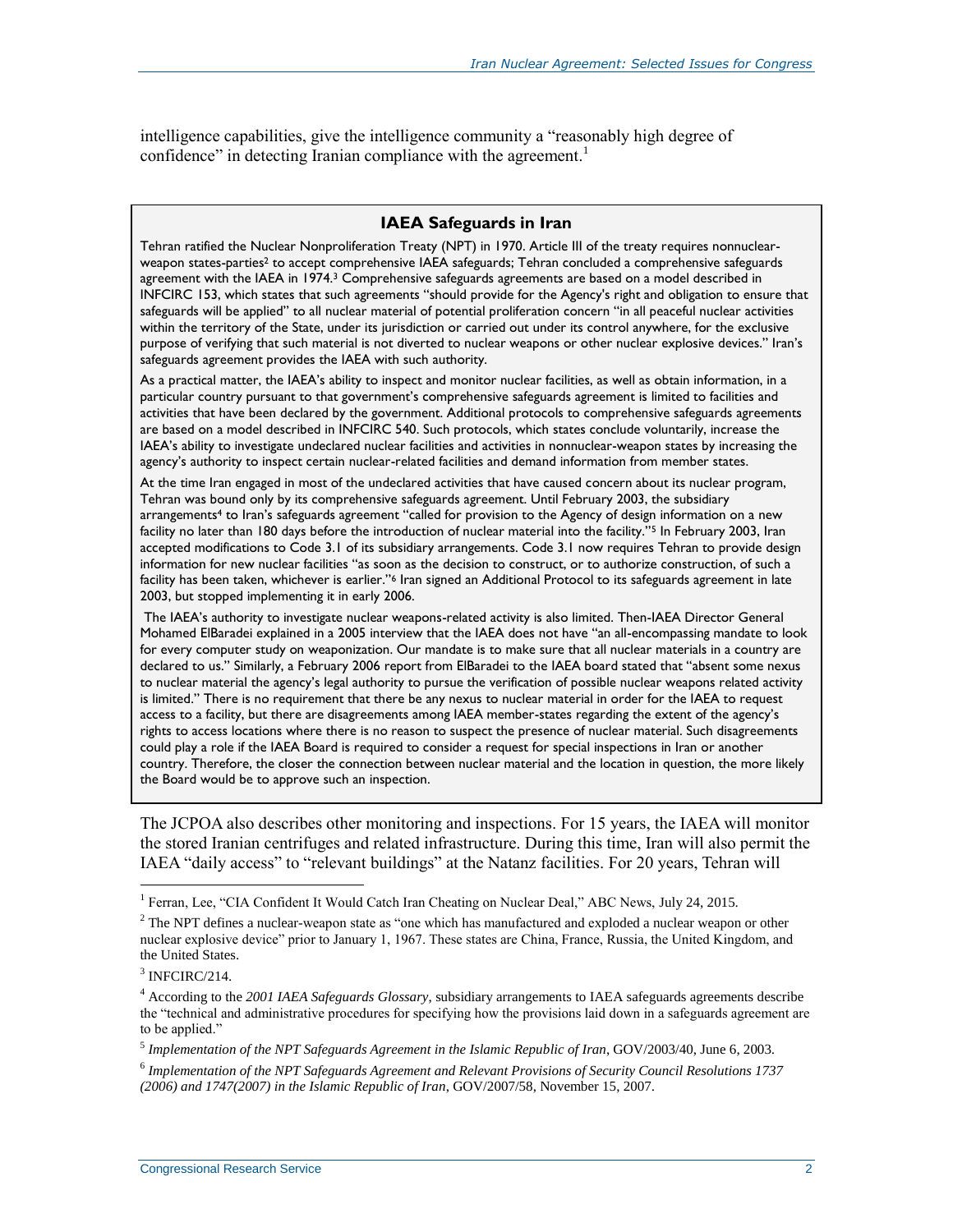allow the agency to verify Iran's inventory of certain centrifuge components and the manufacturing facilities for such components. Additionally, Iran is to allow the IAEA to monitor both the country's uranium mills for 25 years and Iran's plant for producing heavy water. IAEA inspectors are also to have access to a future "dedicated procurement channel for Iran's nuclear program" that is to be established "to monitor and approve, on a case by case basis, the supply, sale, or transfer to Iran of certain nuclear-related and dual use materials and technology."

#### **Selected Provisions of the IAEA Model Additional Protocol**

Additional protocols to comprehensive safeguards agreements increase the IAEA's ability to investigate undeclared nuclear facilities and activities in nonnuclear-weapon states by increasing the agency's authority to inspect certain nuclear-related facilities and demand information from member states.

#### **Information**

Article 2 of the Model Additional Protocol requires a state to provide the IAEA with information about a variety of nuclear-related activities. The information most relevant to Iran's enrichment and heavy water reactor programs (the programs of greatest proliferation concern for the international community) would be a "general description of and information specifying the location of nuclear fuel cycle-related research and development activities not involving nuclear material." These activities include those "specifically related to any process or system development aspect" of uranium enrichment and spent fuel reprocessing. The Protocol also requires the state to "make every reasonable effort to provide" the IAEA with a "general description of and information specifying the location of nuclear fuel cycle-related research and development activities not involving nuclear material which are specifically related to enrichment."

The Protocol also requires the state to provide a "description of the scale of operations for each location engaged in the activities specified in Annex I" to the Protocol. This Annex covers a variety of activities related to enrichment, reprocessing, and nuclear reactors.

#### **Locations**

Depending on the type of facility, the IAEA may request access to a location in order to "assure the absence of undeclared nuclear material and activities" in the facility or to "resolve a question relating to the correctness and completeness" of Iran's declaration pursuant to Article 2 of the Model Additional Protocol. The methods and activities (e.g., environmental sampling, radiation detection) that IAEA inspectors may undertake when accessing such a location vary depending on the facility's type. In general, the Protocol would allow the IAEA access to the following types of nuclear locations:

- Uranium mines, uranium mills, and uranium ore processing facilities located at the mines.
- Locations around and including facilities with nuclear material that Iran has declared under its safeguards agreement. In Iran, these would include entire facilities where declared nuclear material is located; such facilities are normally within a perimeter boundary, such as a security fence.
- Locations of nuclear fuel cycle-related research and development activities not involving nuclear material.
- Locations engaged in activities specified in Annex I of the Model Additional Protocol. These activities include the manufacture of some components related to enrichment, reprocessing, and nuclear reactors.

#### <span id="page-5-0"></span>**Inspections of Undeclared Facilities and Activities**

For Iranian sites other than those that Tehran declares to the IAEA, the Additional Protocol would require the IAEA to notify Iran at least 24 hours before inspecting "[a]ny location specified by the Agency." For certain inspections of declared nuclear facilities, the IAEA would be required to give Iran at least two hours' notice.<sup>7</sup>

<sup>&</sup>lt;sup>7</sup> According to the Model Additional Protocol, "in exceptional circumstances," the agency may provide "less than two (continued...)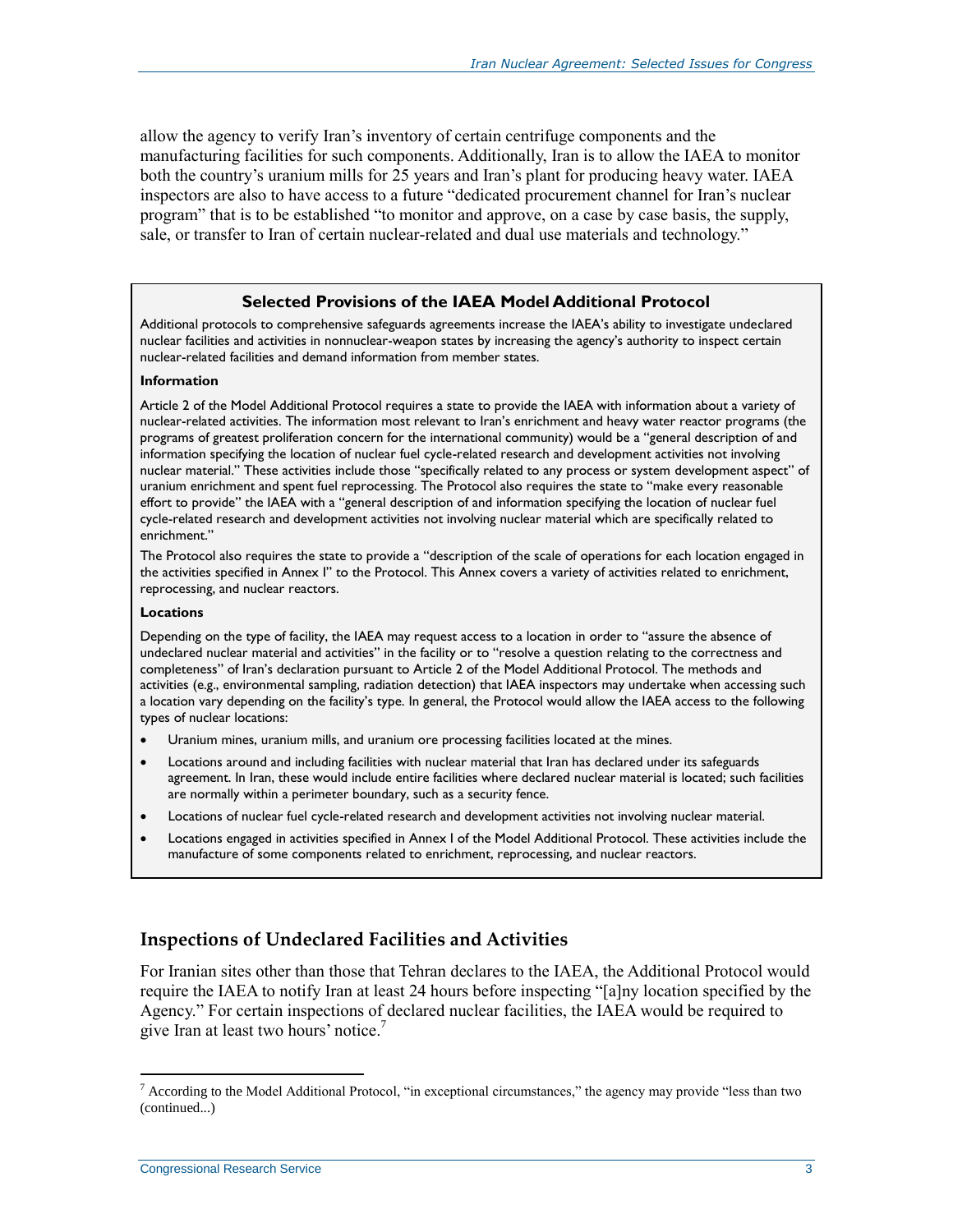The JCPOA describes arrangements for the IAEA to gain access to such sites if the agency "has concerns regarding undeclared nuclear materials or activities, or activities inconsistent with" the JCPOA. If the IAEA has such concerns, the agency "will provide Iran the basis for such concerns and request clarification." The IAEA could request access to the site if Iran's explanation did not provide sufficient clarification. Tehran may respond to such a request by proposing "alternative means of resolving the IAEA's concerns." This provision, however, does not constrain the IAEA from requesting access to a site at any time. If such means did not resolve the IAEA's concerns or the two sides did not "reach satisfactory arrangements ... within 14 days of the IAEA's original request for access," Iran "would resolve the IAEA's concerns through necessary means agreed between Iran and the IAEA." Tehran would make such a decision "in consultation with the members of the Joint Commission" established by the JCPOA. If the two sides cannot reach agreement, the commission "would advise on the necessary means to resolve the IAEA's concerns" if at least a majority of the commission's members agreed to do so. $8$  The Joint Commission would have seven days to reach a decision; "Iran would implement the necessary means within three additional days." The total time for the stipulated procedures would be 24 days.

Administration officials have argued that the types of Iranian facilities in question would be large and, therefore, not moveable or easily concealed.<sup>9</sup> However, some experts, including former IAEA Deputy Director General Olli Heinonen, have argued that the 24-day period does not allow the IAEA to discover "all plausible scenarios" of nuclear activities that Iran could attempt to conceal. Heinonen explained on July 22, 2015, that

[i]t is clear that a facility of sizable scale cannot simply be erased in three weeks without leaving traces. But the likely scenarios involved here would be small scale, which could be critical in the weapon manufacturing process such as the manufacturing of uranium components for a nuclear weapon.<sup>10</sup>

U.S. Secretary of Energy Ernest Moniz argued during a July 23 Senate Foreign Relations Committee hearing that "environmental sampling," one technique which IAEA inspectors employ, can "detect microscopic traces of nuclear materials even after attempts are made to remove the evidence of activities with nuclear material." Activities related to developing nuclear weapons which do not involve nuclear material would still have "a variety of signatures," he explained, adding that the IAEA's inspections and monitoring activities would be supplemented by U.S. intelligence gathering. $^{11}$ 

The JCPOA verification provisions supplement the authorities provided by the comprehensive safeguards agreement and additional protocol; for example, the JCPOA provides for continuous monitoring of Iran's uranium mills. Also, the JCPOA's provisions regarding access and compliance determinations are clearer than comparable provisions under a comprehensive safeguards agreement or additional protocol. For example, the JCPOA provides for IAEA continuous monitoring—rather than just inspections—of specific centrifuge components and

l

<sup>(...</sup>continued)

hours" notice.

 $8$  According to the JCPO A, the Joint Commission is comprised of representatives from Iran and the P5+1, as well as the High Representative of the [European] Union for Foreign Affairs and Security Policy.

<sup>&</sup>lt;sup>9</sup> See, for example, National Security Adviser Susan Rice, "The Situation Room," CNN, July 15, 2015.

<sup>&</sup>lt;sup>10</sup> "Testimony on 'The Iran Nuclear Deal and Its Impact on Terrorism Financing," House Committee on Financial Services Task Force to Investigate Terrorism Financing, July 22, 2015.

<sup>&</sup>lt;sup>11</sup> "Iran Nuclear Agreement Review," Senate Foreign Relations Committee, July 23, 2015.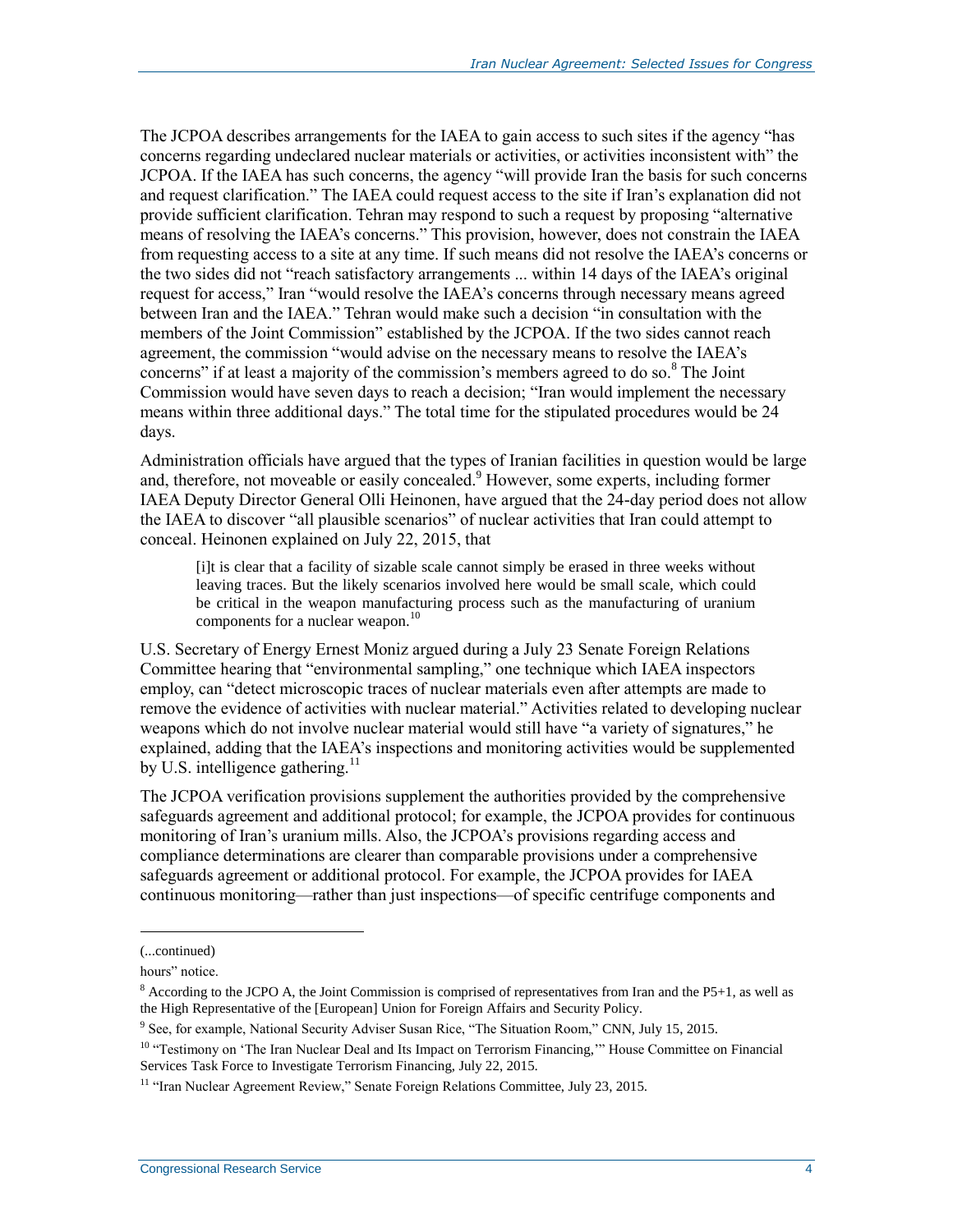associated manufacturing equipment. Whether the additional protocol's language provides the IAEA with authority to inspect facilities which manufacture certain centrifuge components is unclear.

The process for resolving disputes regarding IAEA access to Iranian facilities is also less ambiguous than the IAEA special inspection provisions. These provisions do not define a specific time frame for resolving such disputes and require approval by the IAEA Board of Governors. (See text box below). Furthermore, certain activities related to weapons development are, as noted, explicitly prohibited by the JCPOA. Such activities would not necessarily be considered violations of Iran's comprehensive safeguards agreement or additional protocol and the IAEA Board of Governors might not decide not authorize a special inspection to investigate allegations of such activities (see text box below).

#### **IAEA Special Inspections**

If a state refuses to grant the IAEA access to certain facilities, the IAEA Director-General can call for a special inspection; the inspection could require approval from the IAEA Board of Governors. According to the IAEA, an inspection is deemed to be special when it is in addition to IAEA routine inspections or "involves access to information or locations" that have not been identified to the IAEA as part of the agency's implementation of safeguards in that country.<sup>12</sup> Such inspections "are foreseen in all Agency safeguards agreements, principally as a means for the Agency to resolve unforeseen verification problems," according to a 1991 IAEA document.<sup>13</sup> Paragraph 73 of the model safeguards agreement, INFCIRC 153, states that comprehensive safeguards agreements should provide for the IAEA's ability to "make special inspections," subject to certain procedures, if the agency "considers that information made available by the State, including explanations from the State and information obtained from routine inspections, is not adequate for the Agency to fulfill its responsibilities under the Agreement."

According to the 1991 document, a special inspection could be triggered by the IAEA's receipt of "plausible information, which is not adequately explained by the State or otherwise resolved" by other IAEA inspections that the country has "nuclear material in a nuclear activity" outside of IAEA safeguards, or that the state has an undeclared nuclear facility that it had been required to report to the agency.

The IAEA Director General "has the authority ... to determine the need for, and to direct the carrying out of, special inspections," according to another 1991 IAEA paper.<sup>14</sup> In the event that the IAEA argues for a special inspection in a country, the agency and the government "must hold immediate consultations," according to the 1991 paper. Any dispute regarding the inspection request must be resolved according to dispute settlement provisions described in INFCIRC 153. However, paragraph 18 of INFCIRC 153 states that

"if the Board, upon report of the Director General, decides that an action by the State is essential and urgent in order to ensure verification that nuclear material subject to safeguards under the Agreement is not diverted to nuclear weapons or other nuclear explosive devices the Board shall be able to call upon the State to take the required action without delay, irrespective of whether procedures for the settlement of a dispute have been invoked."

If the state refuses the inspection, the IAEA Board of Governors can take action according to paragraph 19 of INFCIRC 153, including reporting the matter to the U.N. Security Council.

<sup>&</sup>lt;sup>12</sup> 2001 IAEA Safeguards Glossary. According to that Glossary, special inspections can also be used "to verify the information contained in special reports." States with comprehensive safeguards agreements are required to submit a special report to the IAEA if there is a "loss of nuclear material exceeding specified limits" or if "containment and surveillance measures have been unexpectedly changed from those specified in the Subsidiary Arrangements." Subsidiary arrangements describe the "technical and administrative procedures for specifying how the provisions laid down in a safeguards agreement are to be applied." The IAEA negotiates changes to such arrangements with the state if alterations to the country's nuclear facilities necessitate such changes.

<sup>13</sup> GOV/INF/61329, May 29, 1991.

<sup>14</sup> GOV/2554, November 12, 1991.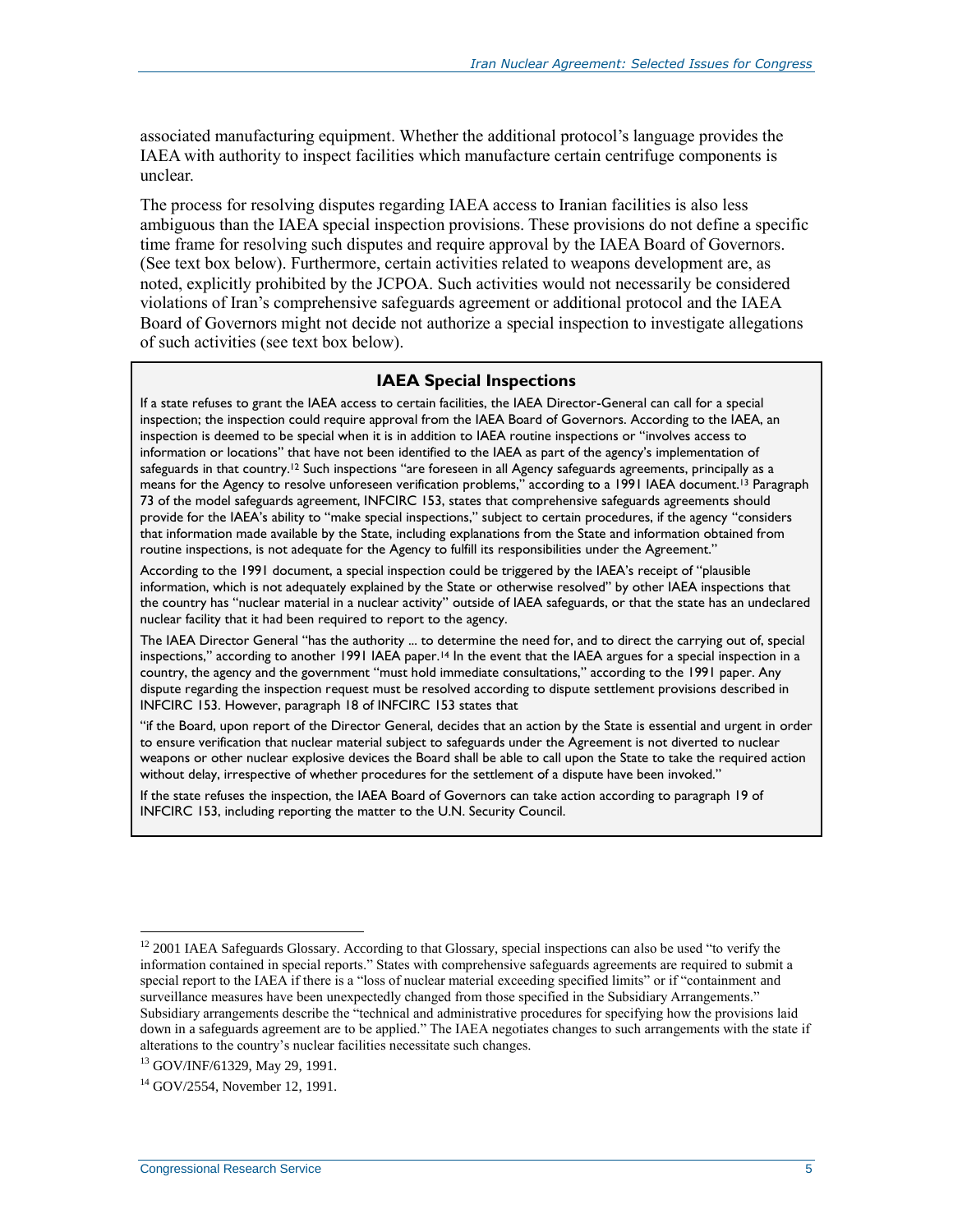### <span id="page-8-0"></span>**Resolving Questions of Past Nuclear Research**

In August 2007, Iran and the IAEA agreed on a work plan to clarify outstanding questions regarding Tehran's nuclear program.<sup>15</sup> Most of these questions, which had contributed to suspicions that Iran had been pursuing a nuclear weapons program, have essentially been resolved. Then-IAEA Director-General Mohamed ElBaradei, however, told the IAEA board on June 2, 2008, that there is "one remaining major [unresolved] issue," which concerns questions regarding "possible military dimensions to Iran's nuclear programme."<sup>16</sup>

Several pre-JCPOA U.N. Security Council Resolutions, the most recent of which (Resolution 1929) was adopted in June 2010, require Iran to cooperate fully with the IAEA's investigation of its nuclear activities. Moreover, on November 18, 2011, the IAEA Board of Governors adopted a resolution stating that "it is essential" for Iran and the IAEA "to intensify their dialogue aiming at the urgent resolution of all outstanding substantive issues." IAEA and Iranian officials met 10 times between January 2012 and May 2013 to discuss what the agency has termed a "structured approach to the clarification of all outstanding issues" related to Iran's nuclear program. However, during an October 2013 meeting, IAEA officials and their Iranian counterparts decided to adopt a "new approach" to resolving these issues. According to a November 11, 2013, Iran-IAEA joint statement describing a "Framework for Cooperation," the two sides agreed to "strengthen their cooperation and dialogue aimed at ensuring the exclusively peaceful nature of Iran's nuclear programme through the resolution of all outstanding issues that have not already been resolved by the IAEA." Tehran has questioned the authenticity of some of the evidence underlying the agency's concerns and maintains that it has not done any work on nuclear weapons.

Since then, Iran has provided the IAEA with information about several of the outstanding issues, but the IAEA's investigation appears to have stalled. Iran agreed in May 2014 to provide information to the IAEA by August 25, 2014, regarding five additional issues, including alleged Iranian research on high explosives and "studies made and/or papers published in Iran in relation to neutron transport and associated modelling and calculations and their alleged application to compressed materials."<sup>17</sup> Tehran has not yet provided sufficient information on these latter two activities, which are possible indicators of nuclear weapons development, although Iranian officials did provide the agency with "information in relation to one of these measures" during March and April 2015 meetings.<sup>18</sup> Iran has provided the IAEA with information about the other three issues. $1\frac{1}{2}$ 

The JCPOA states that Tehran will "complete" a series of steps described in an Iran-IAEA "Roadmap for Clarification of Past and Present Outstanding Issues." According to IAEA Director General Yukiya Amano, this road map "sets out a process, under the November 2013 Framework

<sup>&</sup>lt;sup>15</sup> The text is available at http://www.iaea.org/Publications/Documents/Infcircs/2007/infcirc711.pdf.

<sup>16</sup> *Introductory Statement to the Board of Governors*, IAEA Director General Dr. Mohamed ElBaradei, June 2, 2008. For more information about these issues, see CRS Report RL34544, *Iran's Nuclear Program: Status*, by Paul K. Kerr.

<sup>17</sup> *Implementation of the NPT Safeguards Agreement and relevant provisions of Security Council resolutions in the Islamic Republic of Iran*, International Atomic Energy Agency, GOV/2015/34, May 29, 2015. <sup>18</sup> *Ibid.*

 $19$  Iran maintains that the documents related to high-explosives testing are "fabricated" and has stated that it has "provided explanations on ... open source scientific publications" related to the second issue. (*Explanatory Note by the Permanent Mission of the Islamic Republic of Iran to the IAEA on the report of the Director General on the Implementation of Safeguards in the Islamic Republic of Iran [GOV/2015/15 dated 19 February 2015]*, March 10, 2015).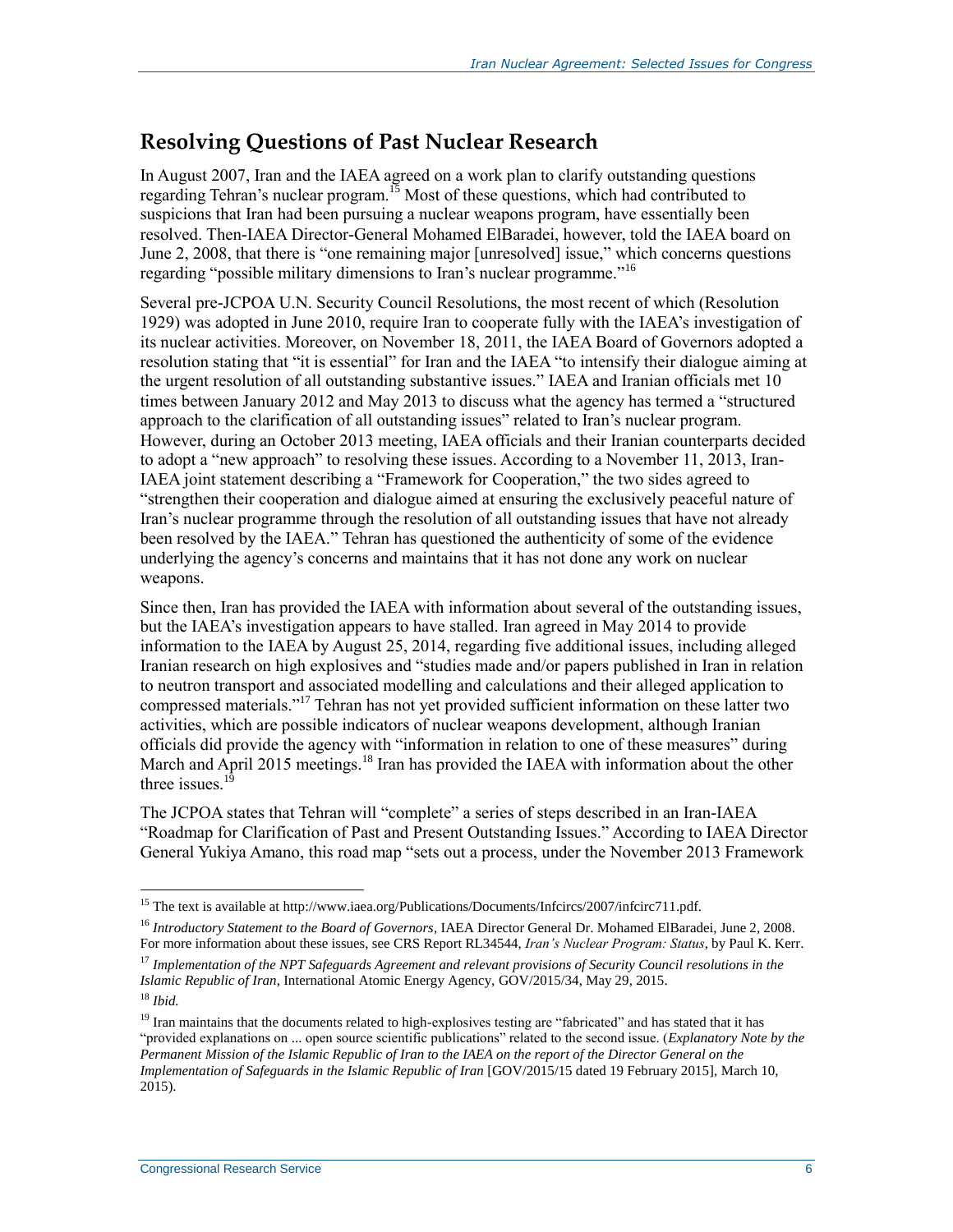for Cooperation, to enable the Agency, with the cooperation of Iran, to make an assessment of issues relating to possible military dimensions" to Iran's nuclear program.<sup>20</sup> According to the road map, Amano is to present a report to the IAEA Board of Governors by December 15, 2015, which contains the agency's "final assessment on the resolution" of the aforementioned outstanding issues. $^{21}$ 

The road map states that the two parties agreed on two separate arrangements. The first arrangement would allow Iran and the IAEA "to address the remaining outstanding issues." The second covers "the issue of Parchin," which is an Iranian military site. According to a November 2011 report from Amano, the IAEA obtained information indicating that in 2000 "Iran constructed a large explosives containment vessel" at Parchin in which to conduct experiments related to the development of nuclear weapons.<sup>22</sup> Such testing could contribute to the development of implosion-type nuclear explosive devices. The report does not say whether Iran actually built the vessel or conducted these experiments at Parchin. IAEA inspectors visited the site twice in 2005, but "did not uncover anything of relevance."<sup>23</sup> The IAEA has requested Iran to respond to the information described above, but Iran has not done so. Moreover, Iran has altered buildings at Parchin in a manner that the IAEA has described as "likely to have undermined the Agency's ability to conduct effective verification."<sup>24</sup>

On July 29, 2015, White House Principal Deputy Press Secretary Eric Schultz told reporters that the arrangements described above include "confidential documents." The IAEA told one news agency that the "non-public nature of the separate arrangements is consistent with the IAEA's safeguards practice."<sup>25</sup> Amano told reporters on August  $\overline{5}$  that his "legal obligation is to protect safeguards confidentiality," which he described as "an essential element of the international safeguards regime."<sup>26</sup> The IAEA statute and the agency's safeguards agreements contain provisions requiring the IAEA to protect confidential information.<sup>27</sup> According to the IAEA, confidential information includes

information relating to the design of nuclear facilities; to the quantity, location, composition and movement of nuclear material; to the safeguards approach and inspection goals for specific facilities; and to the results of inspections, including any anomalies and incidents at nuclear facilities.<sup>28</sup>

<sup>&</sup>lt;sup>20</sup> "IAEA Director General Amano's Remarks to the Press on Agreements with Iran," July 14, 2015.

<sup>&</sup>lt;sup>21</sup> "Road-map for the Clarification of Past and Present Outstanding Issues Regarding Iran's Nuclear Program," July 14, 2015.

<sup>22</sup> *Implementation of the NPT Safeguards Agreement and Relevant Provisions of Security Council Resolutions in the Islamic Republic of Iran*, GOV/2011/65, November 8, 2011.

<sup>23</sup> *Ibid.*

 $^{24}$  GOV/2015/34.

<sup>25</sup> Jonathan Tirone, "Iran Nuclear Monitors Risk Integrity at Senate Briefing," *Bloomberg Business*, August 4, 2015.

<sup>&</sup>lt;sup>26</sup> "IAEA Director General Yukiya Amano's Statement to Media after Meeting U.S. Senators on Iran Washington," August 5, 2015.

<sup>&</sup>lt;sup>27</sup> The IAEA statute states that the agency's Director General and staff "shall not disclose any industrial secret or other confidential information coming to their knowledge by reason of their official duties." Moreover, according to Iran's IAEA safeguards agreement (INFCIRC/214 ), the agency "shall take every precaution to protect commercial and industrial secrets and other confidential information coming to its knowledge in the implementation of this Agreement."

<sup>&</sup>lt;sup>28</sup> International Atomic Energy Agency, "Activities of the International Atomic Energy Agency Relevant to Article III of the Treaty on the Nonproliferation of Nuclear Weapons," Background Paper Prepared by the Secretariat of the IAEA, 1995 Review and Extension Conference of the Parties to the Treaty on Nonproliferation of Nuclear Weapons, NPT/CONF.1995/7/Part I, February 1, 1995.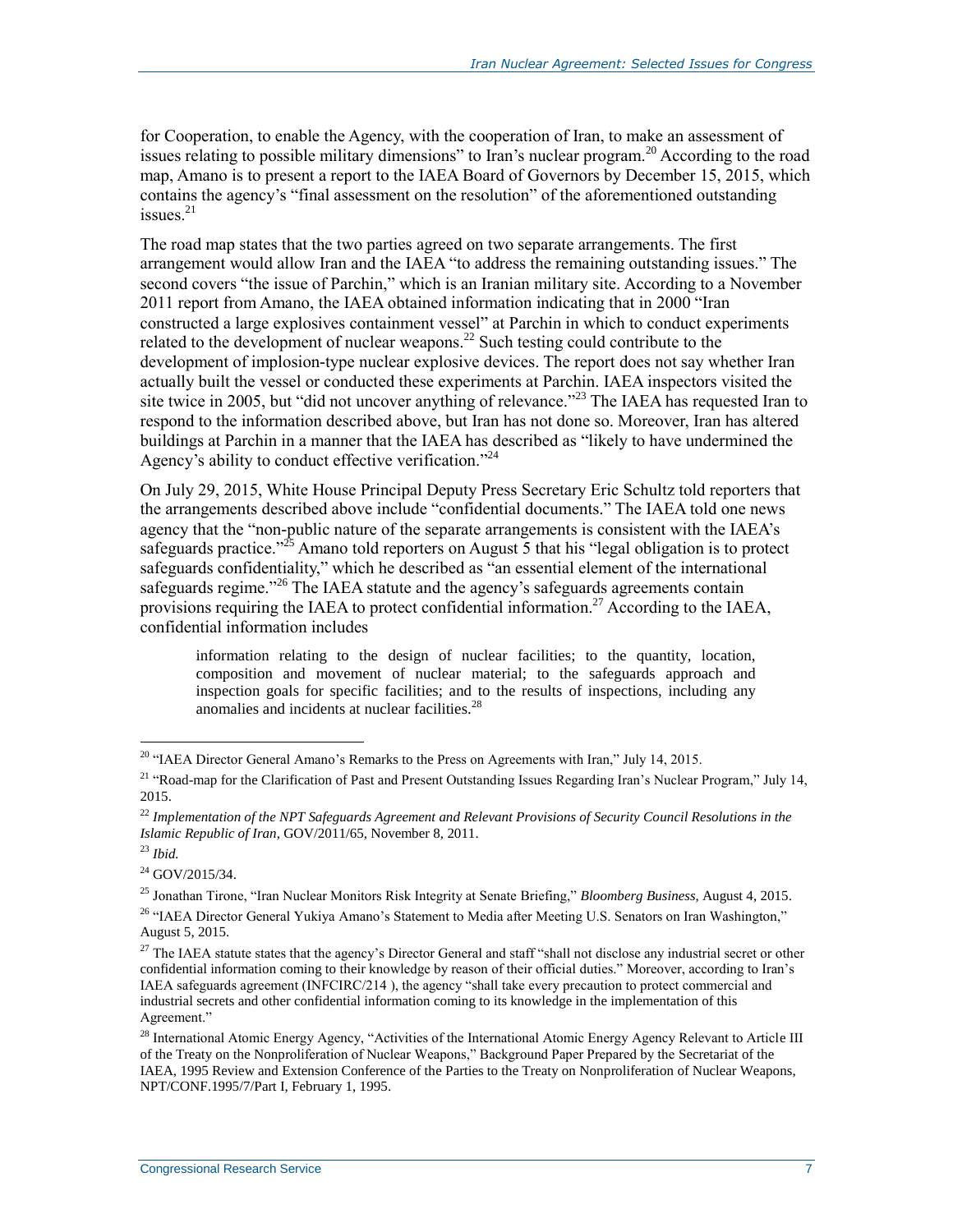### <span id="page-10-0"></span>**Potential Implications of an IAEA "Broader Conclusion"**

The JCPOA indicates that the IAEA will pursue drawing a "Broader Conclusion that all nuclear material in Iran remains in peaceful activities." The agency can draw such a conclusion for states with comprehensive safeguards agreements and additional protocols in force. According to the IAEA,

The conclusion of the absence of undeclared nuclear material and activities is drawn when the activities performed under an additional protocol have been completed, when relevant questions and inconsistencies have been addressed, and when no indications have been found by the IAEA that, in its judgement, would constitute a safeguards concern.<sup>29</sup>

Drawing the broader conclusion will apparently include IAEA resolution of its questions regarding the outstanding issues concerning Iran's nuclear program. The average time for the IAEA to draw the broader conclusion for states with complex nuclear programs has been five to seven years.<sup>30</sup>

There are potentially significant implications if the IAEA draws its Broader Conclusion in a relatively short time frame. For example, under U.N. Security Council Resolution 2231 (2015), the U.N. ban on arms sales to Iran would be lifted upon the drawing of the Broader Conclusion or five years, *whichever is earlier*. Similarly, the U.N. ban on Iran's development of nuclear-capable ballistic missiles would be ended upon drawing the Broader Conclusion or eight years, *whichever is earlier.*

### <span id="page-10-1"></span>**Potential Implications of Congressional Disapproval of the Agreement**

#### **This section was prepared by Dianne Rennack, Specialist in Foreign Affairs Legislation, 7- 7608 and Kenneth Katzman, 7-7612**

Legislation providing for congressional review was enacted as the Iran Nuclear Agreement Review Act of 2015 [\(P.L. 114-17\)](http://www.congress.gov/cgi-lis/bdquery/R?d114:FLD002:@1(114+17)). Because the nuclear agreement was reached after July 10, the congressional review period is 60 calendar days from the date of submission to Congress, which was on July 19, 2015. The end of this 60-day period is September 17. No statutory sanctions can be waived during the review period. If a congressional resolution of disapproval is passed by both chambers, President Obama could not waive sanctions for another 12 calendar days, during which he would presumably exercise his threat, stated on July 14, to veto a resolution of disapproval. Congress would then have 10 calendar days to reconsider the bill, and perhaps pass it with a twothirds majority—enough to override the President's veto. During this period, the President may not waive sanctions. All in all, the maximum period during which statutory sanctions could not be waived is 82 days after Congress's receipt of the agreement.

Section 135(c)(2) of the Atomic Energy Act of 1954 (42 U.S.C. 2160 e(c)(2)), as added by the Iran Nuclear Agreement Review Act of 2015, describes three scenarios.<sup>31</sup>

• Congress enacts a joint resolution of approval => the President *may* provide sanctions relief:

<sup>29</sup> *2001 IAEA Safeguards Glossary*.

<sup>30</sup> Conversation with U.S. official, July 31, 2015.

 $31$  See text of the Iran Nuclear Agreement Review Act of 2015 (P.L. 114-17).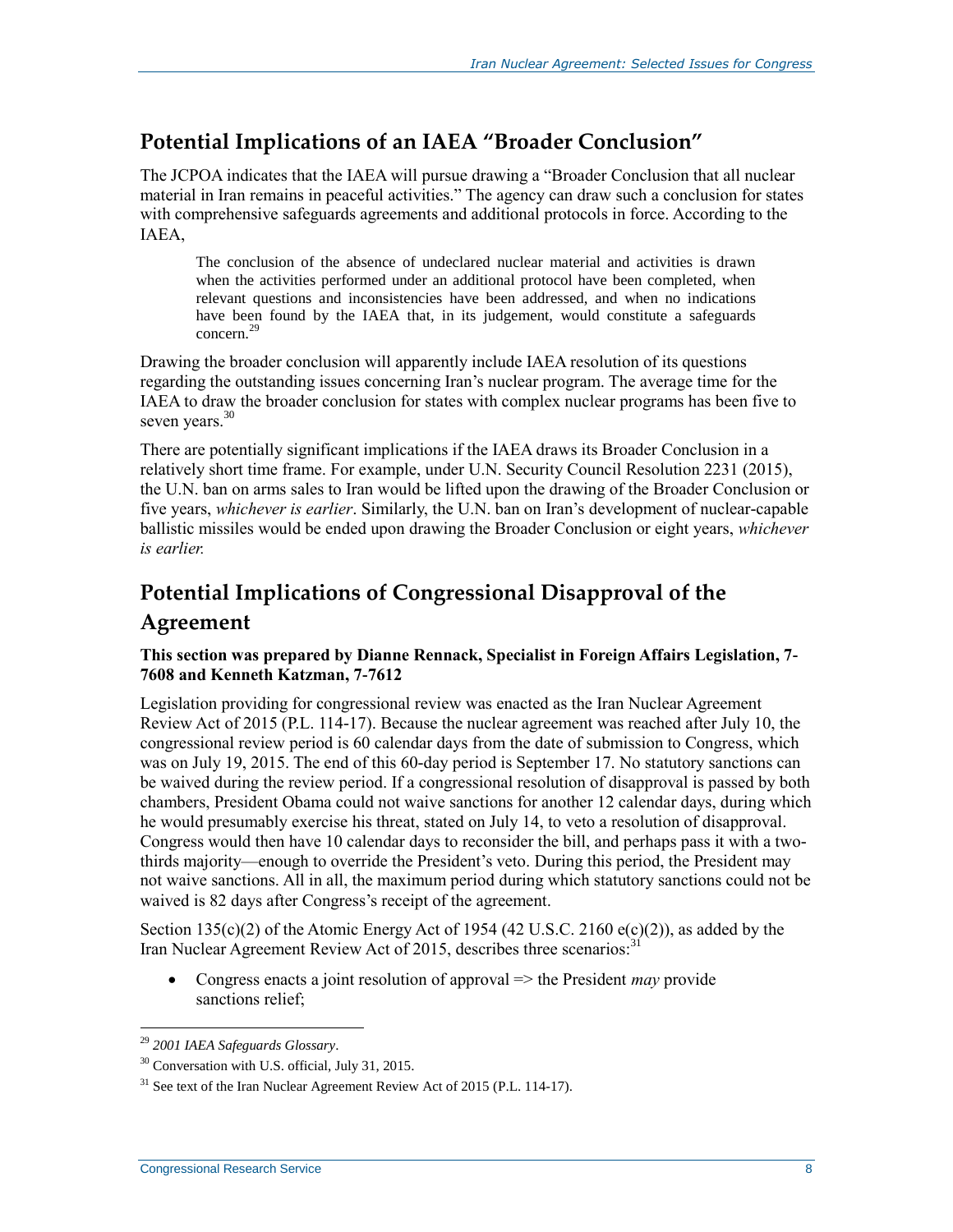- Congress enacts a joint resolution of disapproval (either with the President's signature, or by overriding a veto) => the President *may not* provide sanctions relief; or
- Congress does not enact a joint resolution (either of approval or disapproval, and with or without the President's signature) => the President *may* provide sanctions relief.

The provision states that "any measure of statutory sanctions relief by the United States shall include waiver, suspension, reduction, or other effort to provide relief from, or otherwise limit the application of statutory sanctions with respect to, Iran under any provision of law or any other effort to refrain from applying any such sanctions." On August 4, 2015, Chairman of the House Foreign Affairs Committee Ed Royce introduced a joint resolution of disapproval of the JCPOA [\(H.J.Res. 64\)](http://www.congress.gov/cgi-lis/bdquery/z?d114:H.J.Res.64:).

The implications of a disapproval of the agreement—and associated retention of U.S. sanctions are a matter of debate. The Administration argues that if Congress succeeds in enacting a joint resolution of disapproval, the multilateral sanctions regime would erode significantly and Iran would almost certainly not implement its nuclear commitments under the agreement, leaving Iran potentially in position to develop a nuclear weapon.<sup>32</sup> President Obama asserted in an August 5, 2015, speech that "Congressional rejection of this deal leaves any U.S. administration that is absolutely committed to preventing Iran from getting a nuclear weapon with one option, another war in the Middle East."<sup>33</sup>

Some of the U.S. economic sanctions that might be unilaterally imposed on foreign companies as a result of Congress enacting a joint resolution of disapproval (which would result in curbing the President's authority to waive sanctions) could be, to some companies, tolerable or even immaterial. Other foreign companies might decide that the risk of being subject to U.S. sanctions is too great, and they might continue to refrain from conducting business with Iran. The outcome might be determined by the reaction of foreign governments to the decision by Congress to vote down the deal. Some governments might continue cooperating with the sanctions regime if Congress blocks U.S. participation in the JCPOA.<sup>34</sup> However, other governments might decide to stop cooperating, and might cease instructing their corporations to refrain from trade with Iran.

### <span id="page-11-0"></span>**What Sanctions the United States Is Committed to Lifting if the JCPOA Is Implemented**

#### **This section was prepared by Dianne Rennack, Specialist in Foreign Affairs Legislation, 7- 7608**

If and when the JCPOA is fully implemented, the United States will be committed, on Implementation Day, $35$  to terminate sanctions established in executive orders in order to comply

<sup>32</sup> Jonathan Weisman and Michael Gordon. "Cabinet Members Mount First Public Defense of Iran Deal." *New York Times*, July 24, 2015. Testimony of Secretary of State John Kerry, Energy Secretary Ernest Moniz, and Treasury Secretary Jacob Lew, before the Senate Foreign Relations Committee. July 24, 2015.

<sup>33</sup> http://www.washingtonpost.com/news/post-politics/wp/2015/08/05/text-obama-gives-a-speech-about-the-irannuclear-deal/

<sup>&</sup>lt;sup>34</sup> CRS conversations with several European country diplomats in Washington, DC, July-August 2015.

<sup>&</sup>lt;sup>35</sup> "Implementation Day" arrives when the IAEA determines and verifies that Iran has met the requirements laid out in "Annex V—Implementation Plan" of the JCPOA, para. 15, which summarizes requirements relating to Iran's nuclear program stated in more detail in Annex I—Nuclear-related Measures."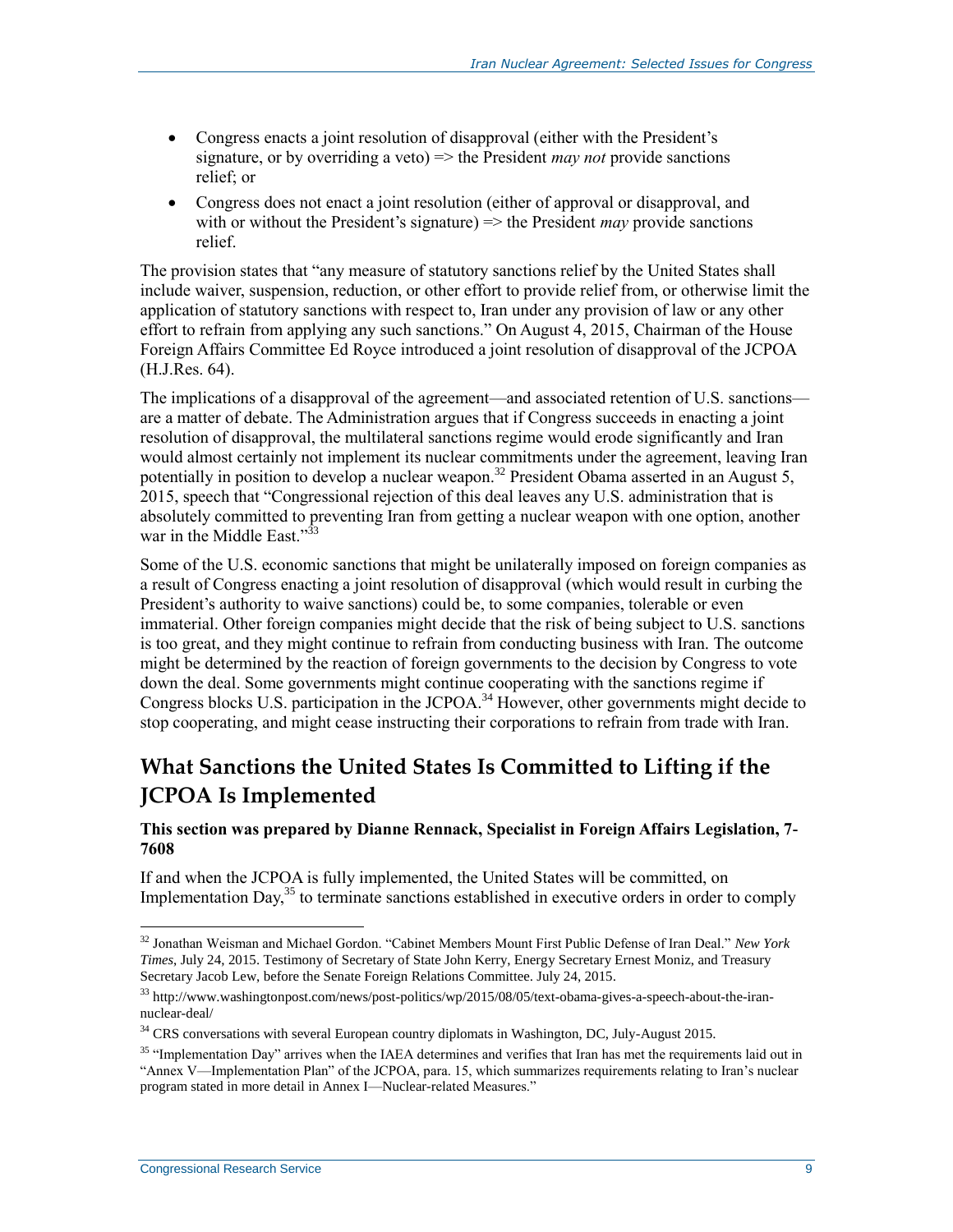with U.N. Security Council requirements and to suspend applying a range of restrictions stated in legislation that affect Iran's access to, and ability to participate in, finance, banking, and insurance; and trade and investment in energy, petrochemicals, shipping, shipbuilding, ports, gold and other precious metals, and automotive-related goods and services. The United States will be further committed to adjusting its sanctions that currently curtail trade and investment in software and related metals, and in those nuclear-related commodities that can be sold to countries that are nonnuclear-weapon states under the Treaty on the Nonproliferation of Nuclear Weapons (NPT). Finally, the United States will be committed to removing specific individuals and entities identified in the JCPOA from its lists of Specially Designated Nationals (SDN), non-SDN, and Foreign Sanctions Evaders (FSE)—freeing their assets, access to transactions, and, in most instances, restoring the right to travel to the United States.<sup>36</sup>

Eight years and 90 days from the U.N. Security Council agreeing to UNSC Resolution 2231 (2015)—October 18, 2023—or on the Director General of the IAEA reporting to the IAEA Board of Governors and U.N. Security Council that "all nuclear material in Iran remains in peaceful activities" (the "Broader Conclusion"), whichever is earlier, the United States is committed to seeking to repeal legislation on which the Iran sanctions are based and remove the remaining Iranian names of individuals and entities from the SDN, non-SDN, and FSE lists.<sup>37</sup>

#### <span id="page-12-0"></span>**What Sanctions the United States Keeps in Place**

The JCPOA does not call for changes to certain categories of U.S. sanctions against Iran. The United States retains its economic sanctions on Iran related to international terrorism, human rights violations, regional instability, and its ballistic missile program.<sup>38</sup> The United States, in compliance with U.N. Security Council Resolution 2231 (2015),  $39$  also continues restrictions related to Iran in the following areas for the near term:

- acquisition or development of ballistic missiles and related technology (eight years);
- trade in or acquisition of other arms and related materials (five years);
- the freezing of assets of individuals and entities designated under Resolution 1737 (2006) unless otherwise explicitly cleared (eight years), and restriction of travel of those same individuals (five years); and
- establishing the possibility that individuals and entities may be newly designated because of their nuclear proliferation activities.

Iran's negotiators accepted that not all sanctions will be suspended or lifted as a consequence of the JCPOA, even though Iran has long argued that the entire international sanctions regime lacks legitimacy because, Iran asserts, its nuclear program has always been for purely peaceful purposes.

 $\overline{a}$ <sup>36</sup> *Joint Comprehensive Plan of Action*, Vienna, July 14, 2015: "Annex II—Sanctions-related Commitments, B. United States," paras. 4-7.9; and "Annex V—Implementation Plan, C. Implementation Day," para. 17.

<sup>37</sup> *JCPOA*, "Annex V—Implementation Plan, C. Implementation Day," para. 21.

<sup>38</sup> Written Testimony of Jacob J. Lew, Secretary of the Treasury, *op. cit.*

<sup>&</sup>lt;sup>39</sup> United Nations Security Council Resolution 2231 (2015) of July 20, 2015.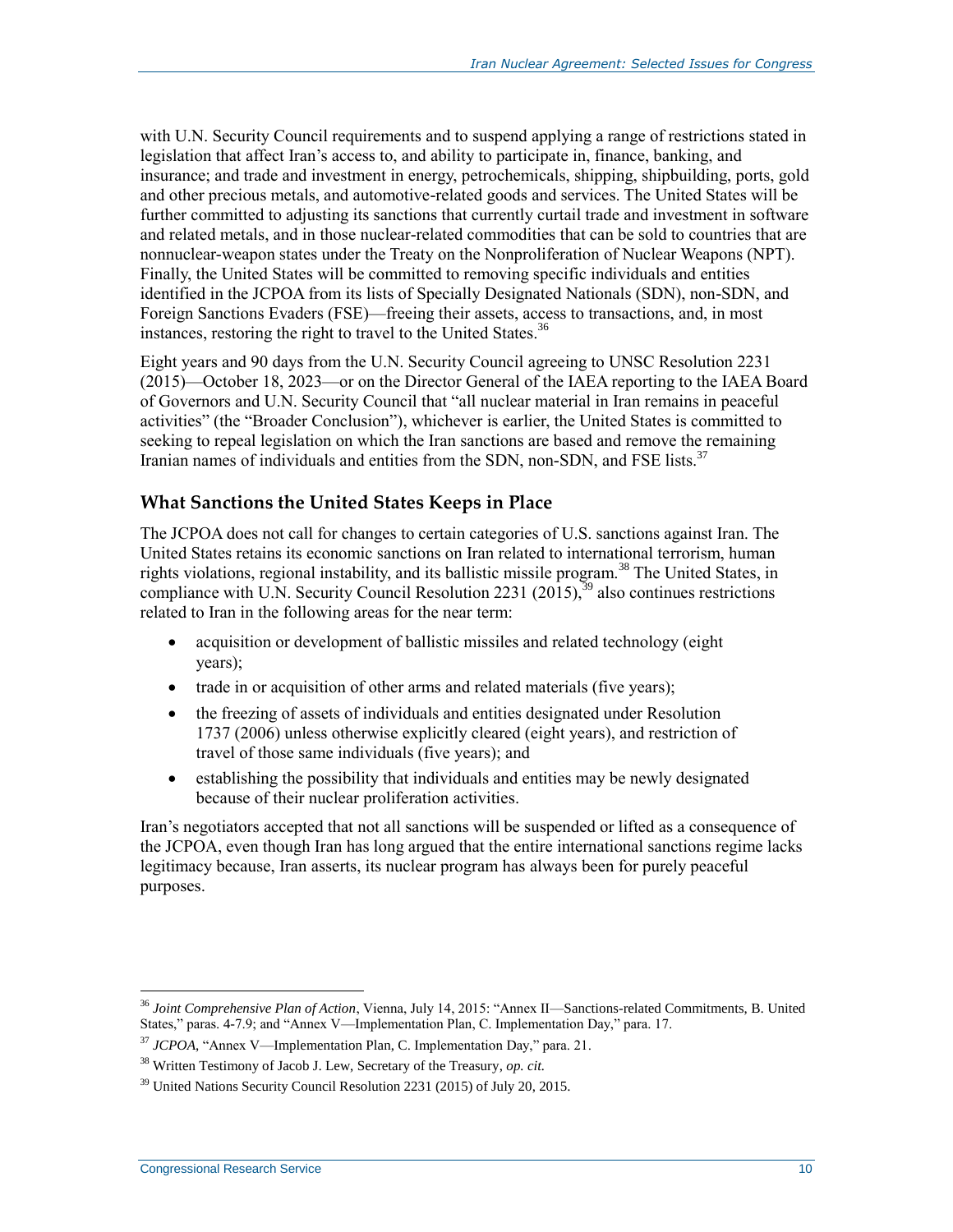#### *International Terrorism*

The United States has identified the government of Iran as a state sponsor of international terrorism since 1984, at the time largely for its disruptive activities in Lebanon, and more recently for its relationship with and support of Hezbollah, Hamas, some Shiite militia groups in Iraq, the government of Syria, and a few other Palestinian militant groups. The Islamic Revolutionary Guard Corps (IRGC)-Quds Force (IRGC-QF) is designated as a Specially Designated Global Terrorist (SDGT) by the U.S. Department of the Treasury.<sup>40</sup> The United States denies designated state sponsors of terrorism most forms of foreign aid, arms sales and transfers, licenses to export controlled goods and technology from the United States, and support in the international financial institutions.<sup>41</sup> Any assets of IRGC and Ouds Force officials or their subsidiaries that find their way into the United States are frozen, and those officials and affiliates are denied entry into the United States. In addition, five Iranian individuals and 18 Iranian entities—including Bank Saderat, the Iranian Ministry of Intelligence and Security, Mahan Airlines, Caspian Airlines, and Meraj Air, to name a few—are designated as terrorists and thus denied access to U.S.-based assets and property and denied entry into the United States.<sup>42</sup>

### *Human Rights Violations and Regional Instability*

A succession of U.S. Presidents have frozen U.S.-based assets of and prohibited any U.S. person from engaging in transactions with those who disrupt the Israeli-Palestinian peace process, disrupt stabilization efforts in Iraq, or commit human rights abuses against the people of Iran.<sup>43</sup> More recent orders require the blocking of assets and denial of entry into the United States of those who facilitate misuse of information technology, evade sanctions, engage in trade with Iran in goods or technology that could be used to violate human rights, or engage in censorship.<sup>44</sup>

The President retains the authority to identify senior Iranian government officials involved in proliferation, support of international terrorism, or human rights violations, and may deny any such person and his or her family entry into the United States. Similarly, he may deny entry to ICRG members, agents, affiliates, supporters, and their families.<sup>45</sup>

#### *Weapons Proliferation and Arms Sales to Iran*

In a series of three executive orders in the mid-1990s, President Clinton declared that "the actions and policies of the government of Iran constitute an unusual and extraordinary threat to the national security, foreign policy, and economy of the United States...." He blocked any U.S. person from entering into any financial commitment to develop Iran's petroleum resources, new

<sup>40</sup> Department of State Bureau of Counterterrorism. *Country Reports on Terrorism, 2014.* June 2015.

<sup>&</sup>lt;sup>41</sup> Primarily §620A, Foreign Assistance Act of 1961 (22 U.S.C. 2371); §40, Arms Export Control Act (22 U.S.C. 2780); and §6(j), Export Administration Act of 1979 (50 U.S.C. app. 2405(j)). See also, §1621, International Financial Institutions Act (22 U.S.C. 262p-4q). See also: CRS Report R43835, *State Sponsors of Acts of International Terrorism—Legislative Parameters: In Brief*, by Dianne E. Rennack.

<sup>42</sup> Executive Order 13224 of September 23, 2001, as amended (50 U.S.C. 1701 note).

 $^{43}$  Executive Order 12947 of January 23, 1995, as amended; E.O. 13438 of July 17, 2007; and E.O. 13553 of September 28, 2010, respectively and each codified at 50 U.S.C. 1701 note.

<sup>44</sup> Executive Order 13606 of April 22, 2012; E.O. 13608 of May 1, 2012; and E.O. 13628 of October 9, 2012, respectively, and each codified at 50 U.S.C. 1701 note.

<sup>45</sup> Secs. 221, 301, and 302, Iran Threat Reduction and Syria Human Rights Act of 2012 (22 U.S.C. 8727, 8741, 8742, respectively).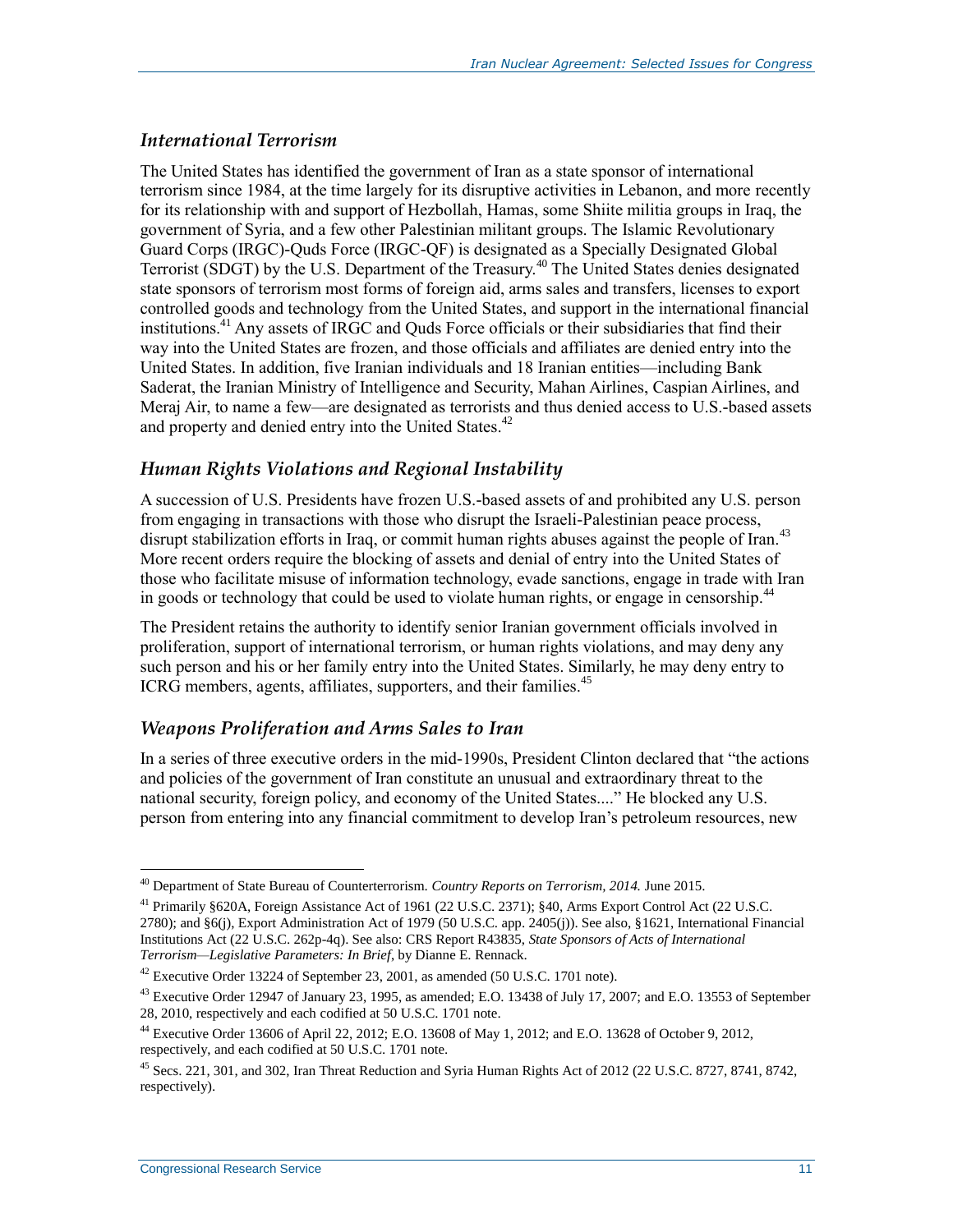investments, or to engage in export of any goods or services to Iran.<sup>46</sup> In 2006, Congress codified these orders, requiring the President to notify Congress prior to their being revoked.<sup>47</sup>

In addition, the JCPOA does not commit the United States to suspend application of the Iran-Iraq Arms Nonproliferation Act<sup>48</sup> or other statutes and Executive Orders that prohibit arms trade. The Iran-Iraq Arms Nonproliferation Act imposes a number of sanctions on any person or foreign country that supplies Iran with WMD technology or "destabilizing numbers and types of advanced conventional weapons."

### <span id="page-14-0"></span>**Possible Future Sanctions Options**

If and when the JCPOA is fully implemented, the United States will likely face a challenge of how to continue to pressure Iran when matters of human rights, terrorism, regional stability, or other arms proliferation are in question. Most of the sanctions imposed pursuant to the Comprehensive Iran Sanctions Accountability and Divestment Act of 2010, as amended, for example, may not be terminated until the President certifies that "the Government of Iran has ceased providing support for acts of international terrorism and no longer satisfies the requirements for designation as a state sponsor of terrorism ... and ... Iran has ceased the pursuit, acquisition, and development of, and verifiably dismantled its, nuclear, biological, and chemical weapons and ballistic missiles and ballistic missile launch technology."<sup>49</sup>

Paragraph 26 of the JCPOA requires parties to "refrain from reintroducing or reimposing" sanctions that the Agreement removes. In particular

The United States will make best efforts in good faith to sustain this JCPOA and to prevent interference with the realisation of the full benefit by Iran of the sanctions lifting specified in Annex II. The U.S. Administration, acting consistent with the respective roles of the President and the Congress, will refrain from reintroducing or reimposing the sanctions specified in Annex II that it has ceased applying under this JCPOA, without prejudice to the dispute resolution process provided for under this JCPOA. The U.S. Administration, acting consistent with the respective roles of the President and the Congress, will refrain from imposing new nuclear-related sanctions. Iran has stated that it will treat such a reintroduction or reimposition of the sanctions specified in Annex II, or such an imposition of new nuclear-related sanctions, as grounds to cease performing its commitments under this JCPOA in whole or in part. $50$ 

Without violating its commitments under the JCPOA, the United States could pursue, among the sovereign nations that participated in the negotiations and with the Security Council, harmonization of designations of Iranian individuals and entities that support acts of international terrorism. This could be done through diplomacy—raising the matter in U.N. fora or in bilateral meetings—or through new legislation to target any third party (individual, entity, or state) that engages in trade or transactions with any individual or entity that the United States (or United Nations) has designated as a terrorist.

 $^{46}$  Executive Order 12957 of March 15, 1995, as amended; E.O. 12959 of May 6, 1995, as amended; and E.O. 13059 of August 19, 1997, all renewed annually and codified at 50 U.S.C. 1701 note.

 $^{47}$  §101(a), Iran Freedom Support Act (P.L. 109-293; 50 U.S.C. 1701 note).

<sup>&</sup>lt;sup>48</sup> Title XVI, National Defense Authorization Act for Fiscal Year 1993 (P.L. 102-484; U.S.C. 1701 note). See also: CRS Report RL31502, *Nuclear, Biological, Chemical, and Missile Proliferation Sanctions: Selected Current Law*, by Dianne E. Rennack.

<sup>49</sup> §401(a), P.L. 111-195 (22 U.S.C. 8551(a)).

<sup>50</sup> JCPOA, para. 26.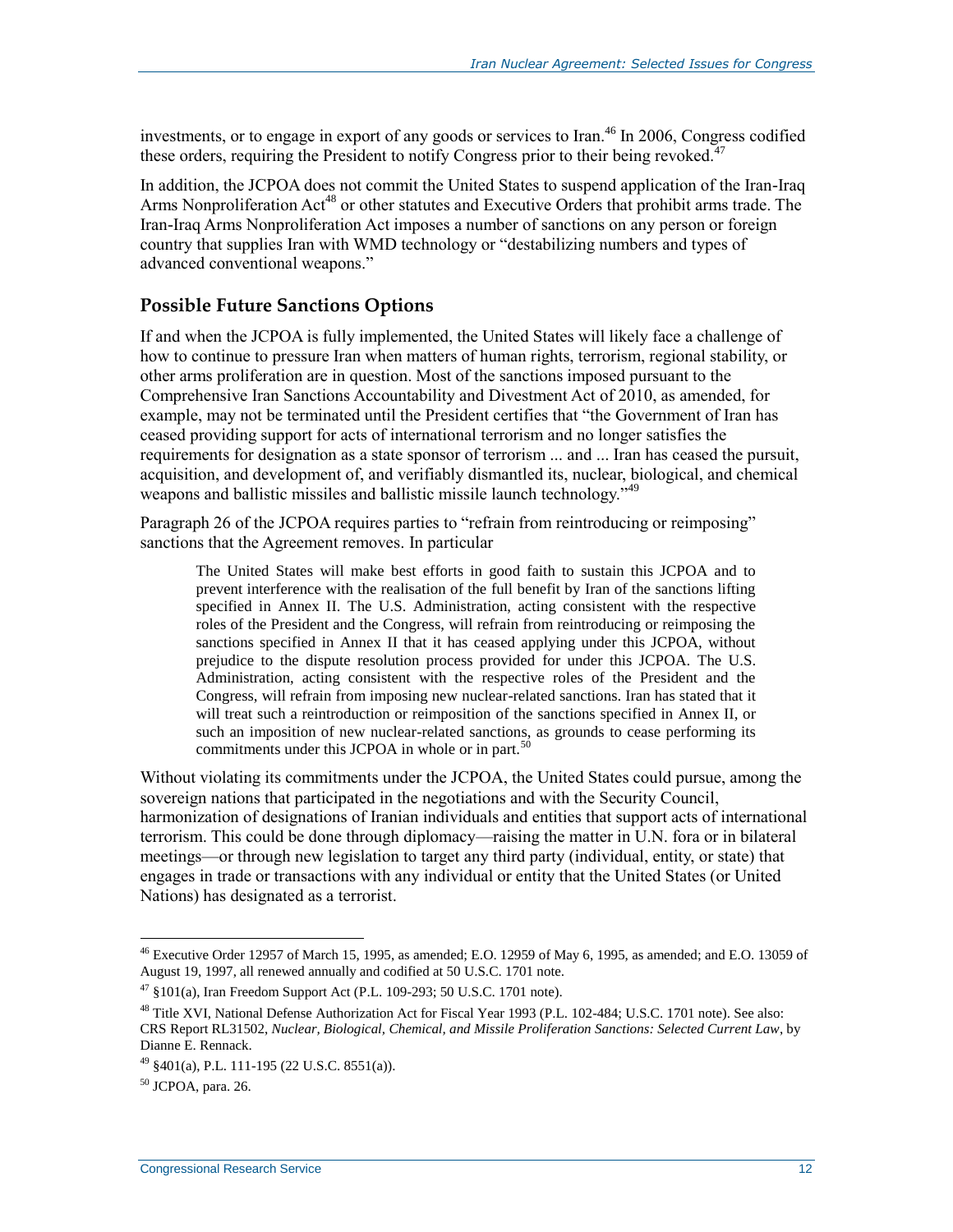Similarly, in the realm of human rights monitoring, Congress might seek more robust use of Executive Order 13553 that "blocks property of certain person with respect to serious human rights abuses by the Government of Iran...." Currently, the order is invoked for 19 individuals and entities, of whom 7 are located in Iran.<sup>51</sup> Congress might find an applicable legislative vehicle in the Global Magnitsky Human Rights Accountability Act, introduced in both the Senate and the House, which seeks to require the President to identify anyone in a foreign country

who is responsible for extrajudicial killings, torture, or other gross violations of internationally recognized human rights committed against individuals in any foreign country who seek ... to expose illegal activity carried out by government officials; or ... to obtain, exercise, defend, or promote internationally recognized human rights and freedoms, such as the freedoms of religion, expression, association, and assembly, and the rights to a fair trial and democratic elections....<sup>52</sup>

### <span id="page-15-0"></span>**The Degree to Which Sanctions Could Be Reimposed Under the Agreement's "Snap Back" Provisions**

The JCPOA spells out a dispute resolution process (paragraphs 36 and 37 of the JCPOA) under which Iran or the P5+1 must resolve disputes over alleged breaches of their commitments under the accord. If Iran were to fail to resolve such a dispute, the mechanism in the JCPOA provides for any veto-wielding U.N. Security Council member to veto a proposed resolution to continue the U.N. sanctions relief provided by the JCPOA. The sanctions that would go back into effect if such a mechanism were triggered include all of those, including U.N. Security Council Resolution 1929 of June 2010, that provide the authority for all U.N. member states to cooperate with U.S. and other sanctions on Iran's energy, banking, shipping, auto, and other economic sectors.

The construction of snap-back sanctions provisions in the JCPOA, and included in U.N. Security Council Resolution 2231 that endorsed the JCPOA, is unprecedented and its effects difficult to forecast. In testimony before the Senate Foreign Relations Committee on July 23, Treasury Secretary Jacob Lew answered the question, "How would those specific sanctions impact those companies from other countries rushing to do business with Iran?" by asserting that U.S. sanctions would be reimposed on foreign companies.<sup>53</sup> According to Treasury and State Department officials, the EU has said it would reimpose all EU sanctions if the formal U.N. sanctions reimposition mechanism is triggered.<sup>54</sup> For those governments that do not snap back their sanctions, their companies would risk U.S. penalties if they resume economic engagement with Iran. It is likely that many companies would avoid running that risk and would end their business with Iran. However, there is a chance that some governments will no longer press their corporations to comply with U.S. sanctions and would continue trading within the range of what would be allowed under resumed U.N. sanctions but in violation of U.S. snapped-back sanctions.

The Administration has also asserted that it reserves the right to calibrate the snapping back of U.S. sanctions to be proportionate to alleged Iranian violations of the accord. The Administration

 $<sup>51</sup>$  Executive Order 13553 of September 28, 2010 (50 U.S.C. 1701 note).</sup>

 $52$  S. 284, introduced by Senator Cardin on January 28, 2015; and H.R. 624, introduced by Representative Chris Smith on March 17, 2015.

<sup>&</sup>lt;sup>53</sup> Hearing of the Senate Foreign Relations Committee on the Nuclear Agreement with Iran. July 23, 2015; http://www.firstpost.com/world/unsustainable-snap-back-mechanism-un-resolution-end-iran-sanctions-10-years-2344932.html

<sup>54</sup>CRS Analysts' Meeting with State and Treasury Department officials. July 31, 2015.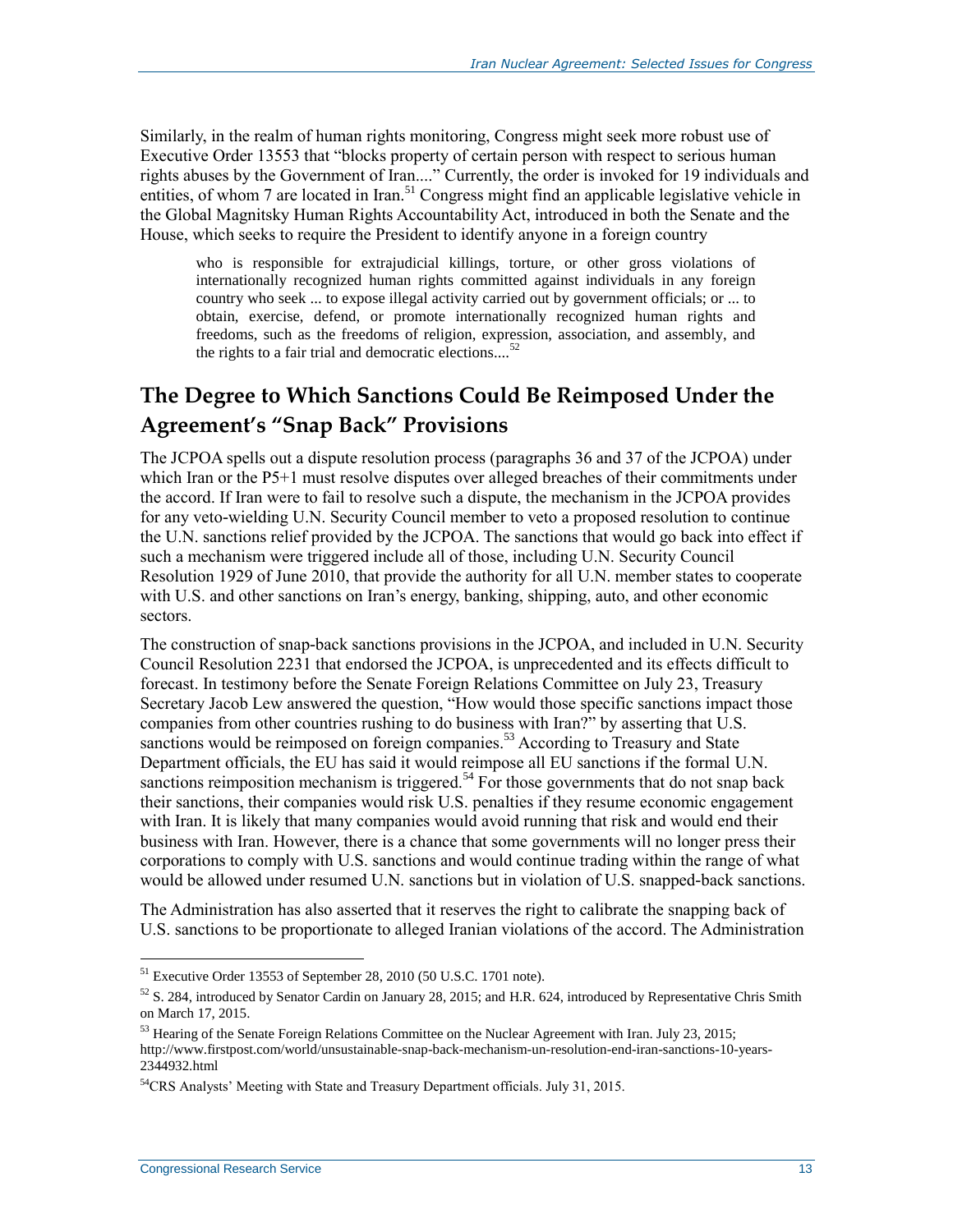has said that it is possible that the United States might not necessarily trigger the U.N. sanctions snap back, but instead reimpose some of the U.S. sanctions that are to be suspended under the JCPOA.<sup>55</sup>

The consequences of a snap back of any sanctions could potentially be the discontinuation of the implementation of the JCPOA. Paragraph 37 of the JCPOA says that "Iran has stated that if sanctions are reinstated in whole or in part, Iran will treat that as grounds to cease performing its commitments under this JCPOA in whole or in part."

*Contract Sanctity* ("*Grandfathering*"). A related issue is whether companies that resume business with Iran when sanctions are suspended or lifted would be subject to sanctions if the companies continue transactions after sanctions are reimposed under the mechanism above. The JCPOA (Paragraph 37) says that sanctions would not be applied "with retroactive effect to contracts signed between any party and Iran or Iranian entities prior to the date of application." According to Administration officials, the United States and its partners would still have the ability to impose sanctions on firms that continue those contracts beyond the reimposition of U.N. sanctions, but they would likely permit a "wind down" period during which businesses could conclude their contract commitments in a reasonable time period without penalty.<sup>56</sup> In an August 5, 2015, hearing before the Senate Banking Committee, Under Secretary of State Wendy Sherman, one of the key negotiators of the accord, said that the EU has assured the United States it would not allow contract sanctity for EU contracts with Iran under a snap-back scenario.

### <span id="page-16-0"></span>**Iran's Potential Uses of the Economic Benefits of the Agreement**

Some assert that the broad relief from sanctions under the agreement will provide Iran with more resources and opportunities for assisting regional factions and governments<sup>57</sup> and enable Iran to increase its influence in the region.<sup>58</sup> Once sanctions are suspended or lifted on Implementation Day, Iran will gain access to nearly \$60 billion in foreign exchange reserves that have been inaccessible due to U.S. sanctions.<sup>59</sup> The sanctions relief of the JCPOA will also enable Iran to export crude oil freely again and likely, after a period of time, resume pre-2012 export levels of about 2.6 million barrels per day—far above the 1.1 million barrels per day permitted under the 2013 interim agreement.

Some experts maintain that a nuclear deal could lend Iran greater legitimacy and provide it with a degree of influence on U.S. regional policy that it has not had since the 1979 Islamic revolution.<sup>60</sup> As discussed in several sections later in this report, those who support these arguments assert that Iran's foreign policy is likely to become even more challenging for the region in the event of a nuclear deal. As examples:

• Sanctions relief—coupled with the apparent expiration of a U.N. ban on major combat system sales to Iran in a maximum of five years—could potentially enable Iran to modernize its armed forces.

<sup>&</sup>lt;sup>55</sup> "Points on Response to Iranian Violations." Information provided by the Administration to CRS. July 2015.

<sup>56</sup> State and Treasury Department briefing for CRS. July 31, 2015.

<sup>&</sup>lt;sup>57</sup> "Iran's Economy could Grow by 2 percent if Sanctions are Lifted," Middle East Eye, May 25, 2015.

<sup>&</sup>lt;sup>58</sup> Kenneth Pollack. "Iran's Regional Policy after a Nuclear Deal," Brookings Institution, March 2, 2015. http://www.brookings.edu/blogs/markaz/posts/2015/03/02-iran-after-a-nuclear-deal-pollack

 $59$  This figure, provided by the Treasury Department, is net of Iran's obligations to third parties, including \$20 billion due to China for infrastructure projects that China has performed in Iran.

<sup>60</sup> "Public Saudi Welcome for Iran Nuclear Deal Masks Private Unease." *Reuters*, April 3, 2015.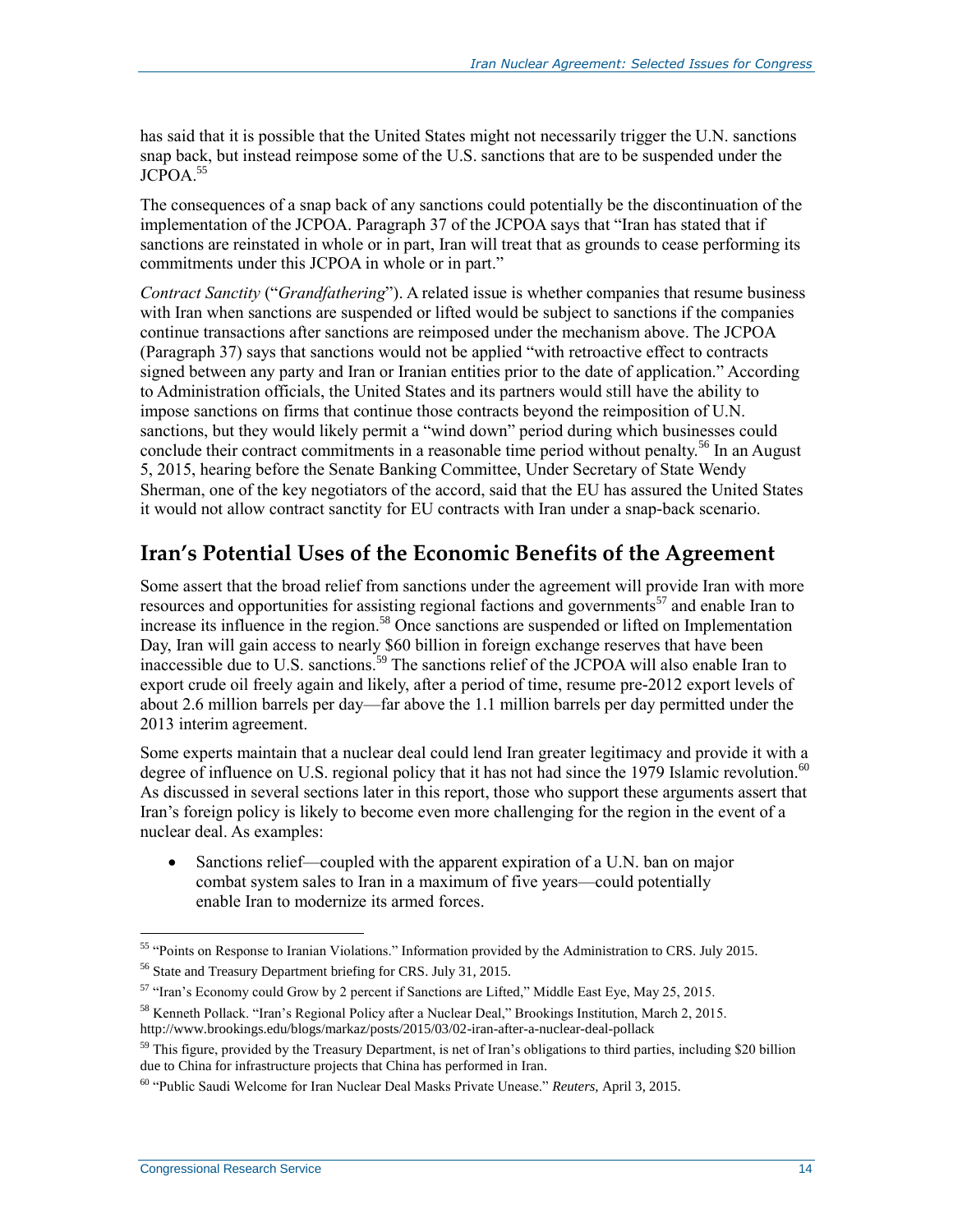• Iran could decide to increase its assistance to a range of allied governments and armed factions in the region, including President Bashar Al Asad of Syria, Lebanese Hezbollah, Hamas, the "Houthi" rebels in Yemen, and potentially also hardline opposition factions in Bahrain.<sup>61</sup>

A counterargument is that a nuclear agreement would give Iran the incentive to avoid actions that could provoke calls among U.S. allies for the reimposition or addition of international sanctions.<sup>62</sup> President Obama has argued that Iran has a strong national interest in avoiding the reimposition of sanctions or of U.S. military action as a potential consequence of pursuing "expansionist ambitions."<sup>63</sup> Treasury Secretary Jacob Lew has argued that Iran will likely use additional financial resources to rebuild its civilian economy, which has shrunk significantly since 2012 as a consequence of international sanctions, while acknowledging that Iran could potentially use at least some of its additional funds accrued by sanctions relief for potentially destabilizing activities in the region.<sup>64</sup> A nuclear agreement could also strengthen Iranian moderates such as Foreign Minister Mohammad Javad Zarif, chief Iranian negotiator of the JCPOA, who seek to improve Iran's international reputation and potentially increase U.S.-Iranian cooperation on some regional issues. Some examples of possible positive Iranian foreign policy outcomes—and other possible shifts—that have been identified in the event that a nuclear deal is finalized include:

- Saudi Arabia and Iran could potentially cooperate on a political solution in Yemen, depending on the Saudi perception of a post-nuclear agreement threat from Iran.
- Iran and the United Arab Emirates, a key Gulf Arab state, might resolve their territorial dispute over Abu Musa and the two Tunb islands in the Persian Gulf.
- Iran could integrate more closely into regional energy solutions, for example by finalizing agreements, long under discussion, to build natural gas pipeline linkages with Kuwait, Oman, and Bahrain.
- Iran could potentially contribute to solutions on some regional issues, such as the civil conflict in Syria and in the U.S.-led effort to defeat the Islamic State organization in Iraq and in Syria, as discussed later in this report.

### <span id="page-17-0"></span>**Israel and the Implications of Its Position on the Agreement**

#### **This section was prepared by Jim Zanotti, Specialist in Middle Eastern Affairs, 7-1441**

Israeli Prime Minister Binyamin Netanyahu, other Israeli officials, and some private pro-Israel organizations are advocating forcefully for congressional disapproval of the JCPOA under the Iran Nuclear Agreement Review Act of 2015 [\(P.L. 114-17\)](http://www.congress.gov/cgi-lis/bdquery/R?d114:FLD002:@1(114+17)), enacted on May 22, 2015. Following the announcement of the deal, Netanyahu vigorously opposed it in both a public statement and a telephone conversation with President Obama.<sup>65</sup> Israel's security cabinet voted unanimously to register its disapproval of the deal, even though Israel is not a formal party to it. Many other

 $61$  Ibid.

<sup>62</sup> "Saudis Make Own Moves as U.S. and Iran Talk." *New York Times*, March 31, 2015.

<sup>63</sup> "President Obama Interview with Jeffrey Goldberg," *The Atlantic*, May 21, 2015.

<sup>&</sup>lt;sup>64</sup> Hearing of the Senate Foreign Relations Committee on the Nuclear Agreement with Iran. July 23, 2015

<sup>65</sup> Text of Netanyahu's public statement available at

http://www.pmo.gov.il/English/MediaCenter/Spokesman/Pages/spokeStatement140715.aspx. For a description of the Netanyahu-Obama conversation, see PM to Obama: Iran will get nukes, with or without breaking deal, *Times of Israel*, July 14, 2015.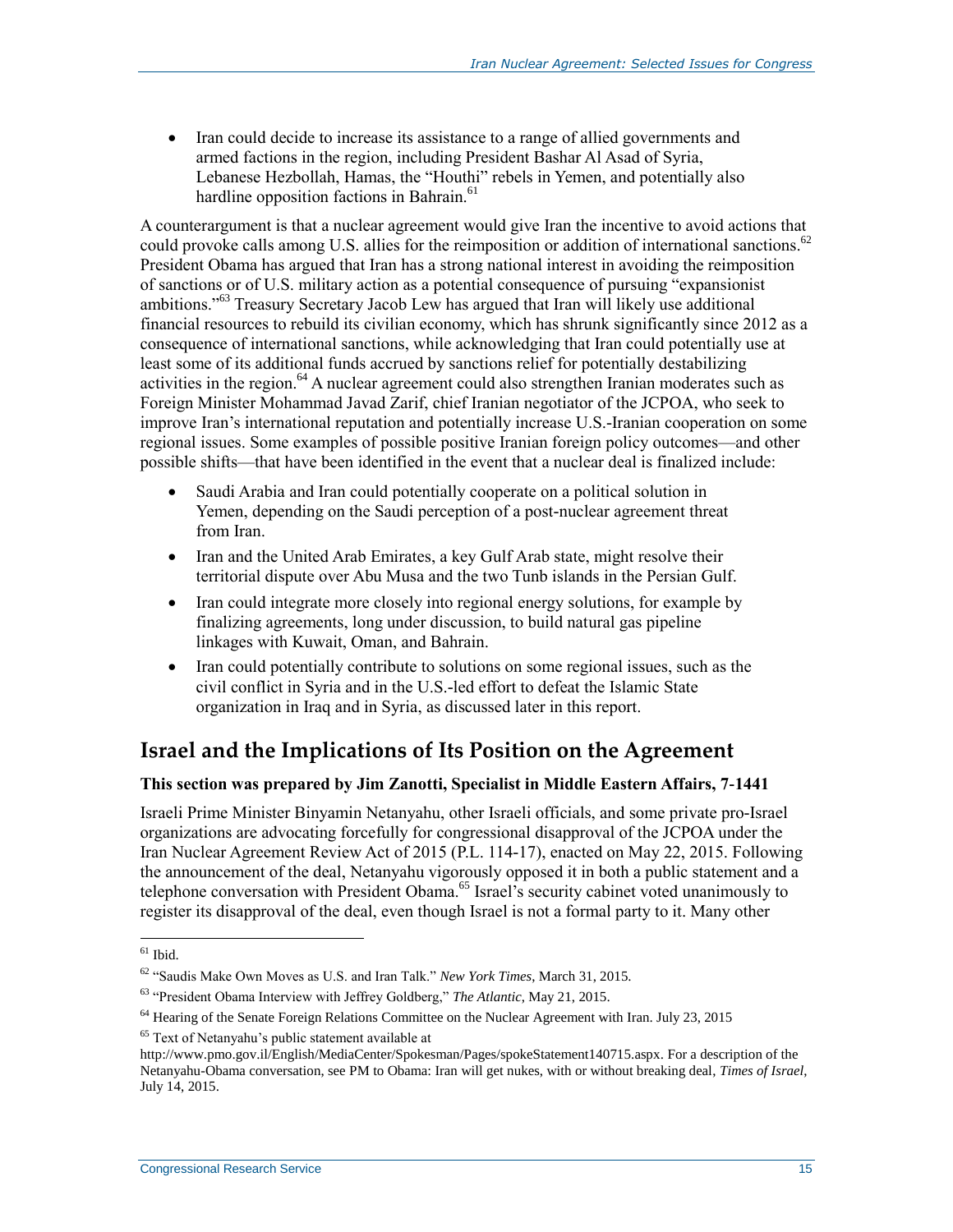Israeli politicians and officials, including opposition leader Yitzhak Herzog of the Zionist Union,<sup>66</sup> have either explicitly supported Netanyahu's criticism of the deal or voiced their own concerns,<sup>67</sup> though Herzog and Yesh Atid party leader Yair Lapid (also from the opposition) have insisted that Netanyahu's difficult relationship with President Obama contributed to the diplomatic outcome.<sup>68</sup>

On the other hand, some Israeli commentators are calling on Netanyahu to refrain from all-out efforts to thwart congressional acceptance of the deal, given their skepticism about his ability to decisively influence the process and their stated worries about possible damage or missed opportunities relating to strategic arrangements with the United States.<sup>69</sup> An unnamed Netanyahu senior advisor has been quoted as saying, "We have little choice now but to try and make sure that the Iranians at least adhere to this deal, as weak as it is."<sup>70</sup>

Israel's response to the July 2015 announcement of a comprehensive agreement on Iran's nuclear program is rooted in a context of deep Israeli concern over the issue. For years, Israeli leaders have described Iran and its reported pursuit of a nuclear breakout capacity as an imminent threat, though there are a range of views among Israeli officials and analysts regarding how to address the threat and the potential implications it has for Israel's security and its international relationships. $71$ 

Before the comprehensive agreement was announced, Israel and the United States reportedly began preliminary consultations on an aid and arms sales package to assuage Israeli concerns regarding the deal. Israeli leaders voice concern that the agreement and its preservation of much of Iran's infrastructure legitimizes Iran's aspirations to be a "nuclear threshold" state, and that sanctions relief for Iran could conceivably increase material support for Hezbollah and other Iranian allies.<sup>72</sup> Netanyahu said the following during a July 19 appearance on CBS's *Face the Nation* as he argued against the deal and attempted to counter various U.S. and international claims that there is no viable alternative:

<sup>66</sup> "Israeli opposition head to lobby Washington after Iran deal," *Times of Israel*, July 15, 2015.

 $67$  One "high-ranking Israeli military source" has been cited as saying that the deal's various conditions on international inspections give Iran another opportunity to deceive the West, as he asserted was the case with Iran's previously secret nuclear sites at Natanz and Fordow. Ben Caspit (translated from Hebrew), Netanyahu threatens to 'kill himself' in order to stop Iran deal," *Al-Monitor Israel Pulse*, July 15, 2015.

<sup>68</sup> Mazal Mualem (translated from Hebrew), "Netanyahu hopes Iran deal will be stepping stone to Israeli unity government," *Al-Monitor Israel Pulse*, July 15, 2015.

<sup>69</sup> See, e.g., Chuck Freilich, "A Good Deal for Israel," *New York Times*, July 20, 2015; Ben Caspit (translated from Hebrew), Netanyahu threatens to 'kill himself' in order to stop Iran deal," *Al-Monitor Israel Pulse*, July 15, 2015; Yossi Verter, "Netanyahu lost his Iran bet, but his next gamble may be disastrous," *haaretz.com*, July 15, 2015.

<sup>70</sup> "Israel and Iran: A Tough Deal to Swallow," *Economist*, April 8, 2015.

 $<sup>71</sup>$  See transcript of testimony from Natan Sachs of the Brookings Institution from the hearing before the House Foreign</sup> Affairs Committee on July 16, 2014, at http://docs.house.gov/meetings/FA/FA00/20140716/102496/HHRG-113-FA00- Transcript-20140716.pdf. For more information, CRS Report RL33476, *Israel: Background and U.S. Relations*, by Jim Zanotti; and CRS Report R42443, *Israel: Possible Military Strike Against Iran's Nuclear Facilities*, coordinated by Jim Zanotti.

 $72$  In an April 6 interview, President Obama said, "I've been very forceful in saying that our differences with Iran don't change if we make sure that they don't have a nuclear weapon—they're still going to be financing Hezbollah, they're still supporting Assad dropping barrel bombs on children, they are still sending arms to the Houthis in Yemen that have helped destabilize the country. There are obvious differences in how we are approaching fighting ISIL in Iraq, despite the fact that there's a common enemy there." "Transcript: President Obama's Full NPR Interview On Iran Nuclear Deal," April 7, 2015.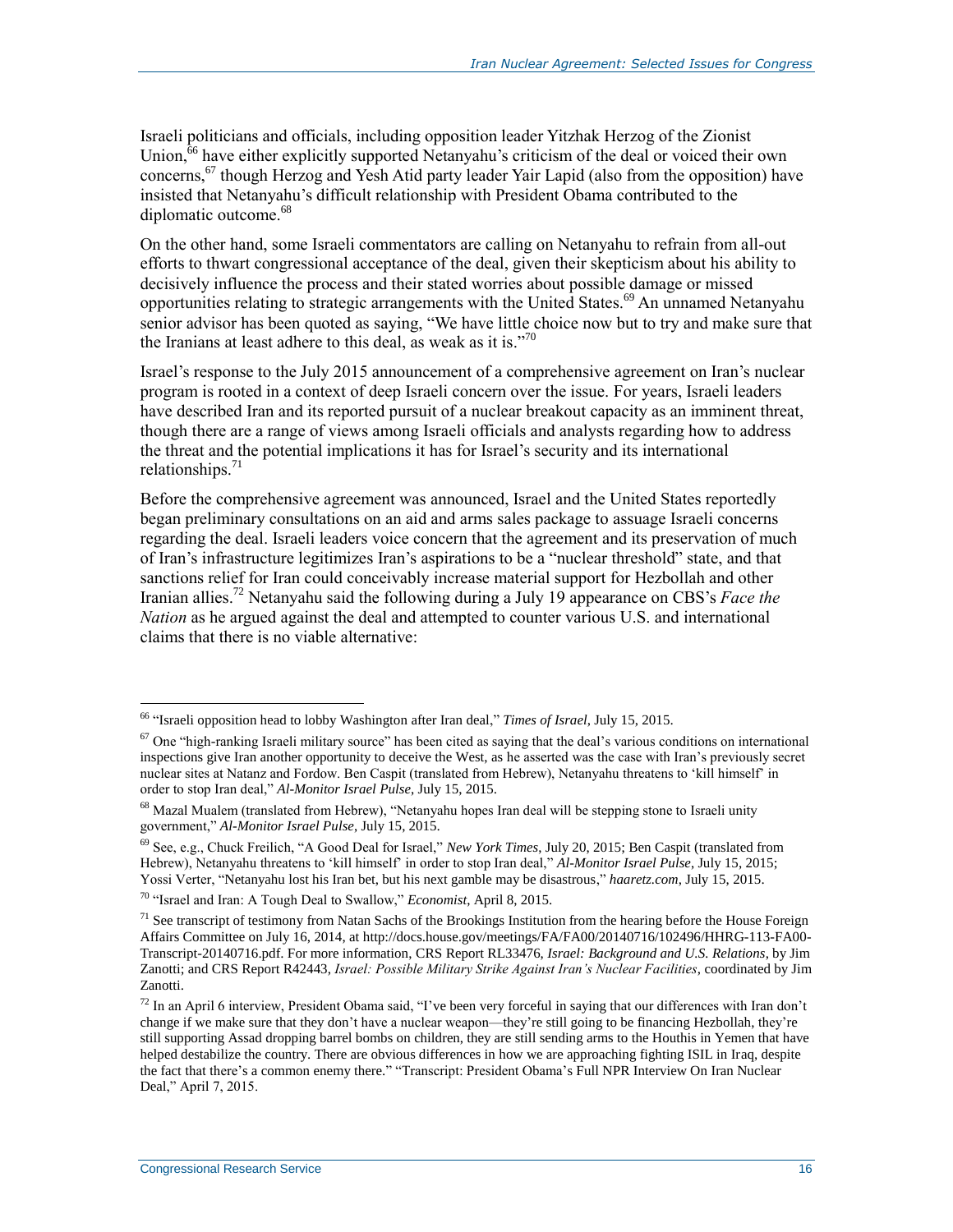The first alternative was dismantle Iran's nuclear program for dismantling sanctions. That was the original American position. It was a good one. I offered another alternative, dismantle part of Iran's nuclear facilities, and don't remove those restrictions until Iran changes its aggressive behavior.... That—none of that has been acquired.<sup>73</sup>

A possibly greater Iranian capacity to affect the regional balance of power in the wake of the deal, along with newly considered U.S. arms sales to Arab Gulf states—apparently calculated to mitigate the Gulf states' own concerns regarding the deal—could potentially affect Israel's "qualitative military edge" over regional threats.<sup>74</sup> Such considerations are presumably driving Israel to seek tangible measures of reassurance from the United States.

The reported U.S.-Israel preliminary consultations on aid and arms sales may to some extent reflect possible preparation by Israeli officials (since the April announcement of the deal's basic framework) to shift their focus toward insisting on Iranian compliance with and P5+1 enforcement of the deal,<sup>75</sup> in the event it goes into effect at the end of the congressional review process. Additionally, although some Israeli defense officials hint that a unilateral military strike against Iranian nuclear facilities remains an option to prevent Iran from acquiring a nuclear weapon, most analysts assert that such an option is less viable and likely than in the past.<sup>76</sup> One former Israeli official who discerned flaws in both the negotiating process and the July agreement nevertheless wrote, "An [Israeli] attack probably could not have achieved more than a few years' postponement of Iran's program, whereas the agreement will do so for at least 10 to 15 years."<sup>77</sup>

Israeli and some other critics of the deal disagree with Obama Administration officials and some of the deal's other proponents about the lessons that the 1994 U.S. agreement with North Korea holds for the agreement with Iran.<sup>78</sup> In Netanyahu's official reaction to the JCPOA on July 14, he said that "this deal repeats the mistakes made with North Korea."<sup>79</sup> Secretary of State John Kerry, in July 28 testimony before the House Foreign Affairs Committee, repeated that comparison, saying that "this is a very different agreement from anything that ever existed with North Korea."<sup>80</sup>

<sup>73</sup> Transcript of Prime Minister Netanyahu's remarks, CBS's *Face the Nation*, July 19, 2015, available at http://www.cq.com/doc/newsmakertranscripts-4727802?5.

<sup>74</sup> Amos Harel, "Washington, Jerusalem discussing massive compensation for Iranian nuclear deal," *haaretz.com*, May 20, 2015; and Leslie Susser, "The Challenge: Getting the US Back in Israel's Corner," *Jerusalem Report*, May 18, 2015. On May 19, 2015, the Defense Security Cooperation Agency published a notification of a proposed U.S. sale to Israel of \$1.879 billion worth of munitions and associated parts.

<sup>75</sup> "Israel and Iran: A Tough Deal to Swallow," *Economist*, April 8, 2015; Ben Caspit (translated from Hebrew), "Yadlin says Iran deal isn't a bad agreement," *Al-Monitor Israel Pulse*, April 3, 2015; Efraim Halevy, "Obama was right, Iran capitulated," *Ynetnews*, April 6, 2015.

<sup>76</sup> According to the *Economist*, "Many military chiefs, including the chief of staff, Lieutenant General Gadi Eizenkot, have serious misgivings; the efficacy of such an attack on dispersed underground nuclear plants is doubtful, and Israel can scarcely afford the diplomatic crisis such a brazen challenge to the international consensus would cause." "Israel and Iran: A Tough Deal to Swallow," op. cit. Russia's announcement in mid-April 2015 that it intends to fulfill its agreement to provide Iran an upgraded anti-aircraft capability (the S-300 system), after having suspended performance for a number of years, may decrease the viability of an Israeli military option even more.

<sup>77</sup> Freilich, op. cit.

<sup>78</sup> See, e.g., David E. Sanger, "With U.S. Eyes on Iran, North Korea's Nuclear Arsenal Expanded," *New York Times*, May 7, 2015; Eric Talmadge, "For North Korea, Iran-Style Nuclear Deal Not an Option," *Associated Press*, July 30, 2015; Robert L. Gallucci and Joel S. Wit, "North Korea's Real Lessons for Iran," *New York Times*, April 10, 2015; Michael Auslin, "How North Korea Made the Iran Deal Inevitable," *American Interest*, August 3, 2015.

<sup>79</sup> See transcript at http://www.timesofisrael.com/full-text-of-netanyahus-response-to-nuke-deal-it-will-fuel-iransefforts-to-destroy-israel/.

<sup>80</sup> See transcript at http://www.cq.com/doc/congressionaltranscripts-4734477?2.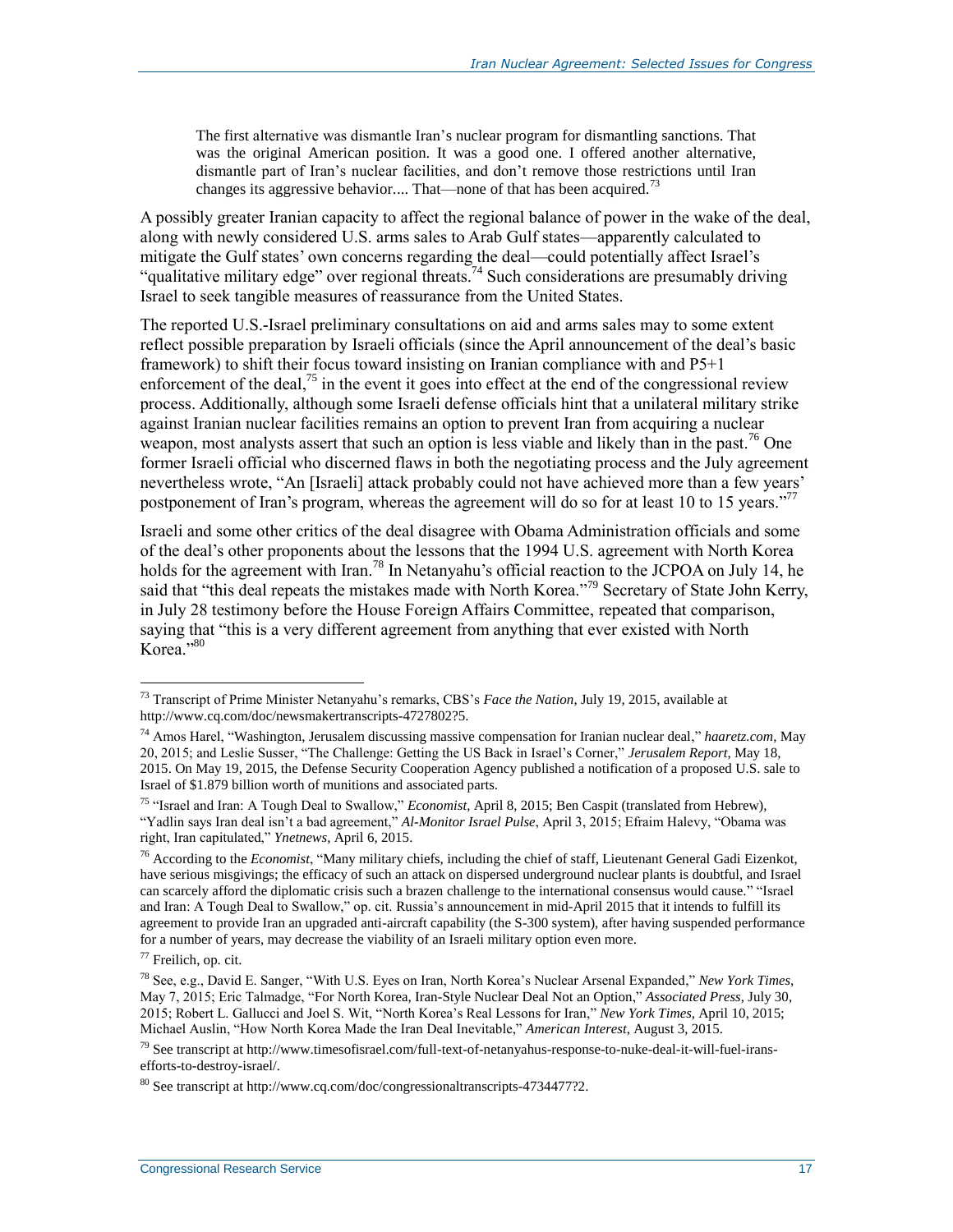After the comprehensive agreement was announced, the *Wall Street Journal* wrote that "Israeli officials are refusing to discuss with the White House additional American military assistance at least until after Congress completes its review of the Iran deal in September. Instead, Israeli leaders are training their focus on pressing lawmakers to reject the deal and view entertaining any new offers of military assistance as condoning the agreement." <sup>81</sup> However, opposition leader Herzog has disclosed plans to visit the United States (though no specific date has been announced) "to ask that Israel gets a security umbrella and a series of steps to allow Israel to maintain its advantage in the region due to the new reality coming out of the deal.<sup>382</sup> An eventual aid and arms sales package to Israel could reportedly include more annual U.S. military aid to Israel, early supply of F-35 (Lightning II, aka Joint Strike Fighter) next-generation fighter aircraft that Israel is purchasing, sales of refueling planes, and more funding for various U.S.-Israeli codeveloped and/or -produced missile defense programs.<sup>83</sup>

### <span id="page-20-0"></span>**Possible Implications for Persian Gulf Security**

In his announcement of the April 2, 2015, framework of the JCPOA, President Obama invited the leaders of the six Arab countries who make up the Gulf Cooperation Council (GCC)—Saudi Arabia, the United Arab Emirates, Kuwait, Oman, Qatar, and Bahrain—to meet at Camp David "to discuss how we can further strengthen our security cooperation, while resolving the multiple conflicts that have caused so much hardship and instability throughout the Middle East."<sup>84</sup> In advance of the May 13-14, 2015, summit, the GCC leaders released a statement expressing hope that the framework agreement would "pave the way for a comprehensive final agreement," provided that such a final agreement meets several general criteria. The joint statement also expressed "aspirations" that "normal relations with Iran" could be "reestablished based on mutual respect of the principles of good neighborliness and respect for the sovereignty of states."<sup>85</sup> This latter phrase reflects the unease of many in the Gulf that (1) Iran might attempt to expand its influence in the region, seen most notably recently in Iraq, Syria, Lebanon, and reportedly in Yemen; (2) sanctions relief could give Iran more financial resources to support pro-Iranian governments and factions in the region, as discussed above; (3) a nuclear deal could lead to a broader improvement in U.S.-Iran relations that gives Iranian views on the region increased weight; and (4) a nuclear deal could cause the United States to view the Gulf region as secure and therefore reduce its personnel and equipment deployed in the GCC countries.

Some observers expressed disappointment that only two of the six GCC leaders attended—Amir Sabah of Kuwait and Amir Tamim bin Hamad Al Thani of Qatar. Others noted that those countries whose top leaders did not attend still sent high-level decisionmakers, such as Saudi Crown Prince Mohammad bin Nayef Al Saud and the UAE's second-in-command Shaykh Mohammad bin Zayid Al Nuhayyan. The joint statement issued after the summit announced a new U.S.-GCC strategic partnership and reiterated that it is U.S. policy to use all elements of U.S.

<sup>81</sup> Carol E. Lee and Gordon Lubold, "Obama Seeks to Reassure Allies—Israelis, Saudis worried over Iran nuclear deal," *Wall Street Journal*, July 20, 2015.

<sup>82</sup> "Israeli opposition head to lobby Washington after Iran deal," *Times of Israel*, July 15, 2015. Herzog's spokesman was quoted as saying that Herzog would "explain what the problem is with the agreement" but would not try to persuade Members of Congress to block the deal. "Israeli premier criticizes Iran deal; his rival to lobby US," *Associated Press*, July 15, 2015.

<sup>83</sup> Lee and Lubold, op. cit.; Harel, op. cit.; Susser, op. cit.

<sup>&</sup>lt;sup>84</sup> The White House, Office of the Press Secretary, Statement by the President on the Framework to Prevent Iran from Obtaining a Nuclear Weapon, April 2, 2015.

<sup>85</sup> "GCC Consultative Meeting issues Final Communique," *Emirates News Agency*, May 5, 2015.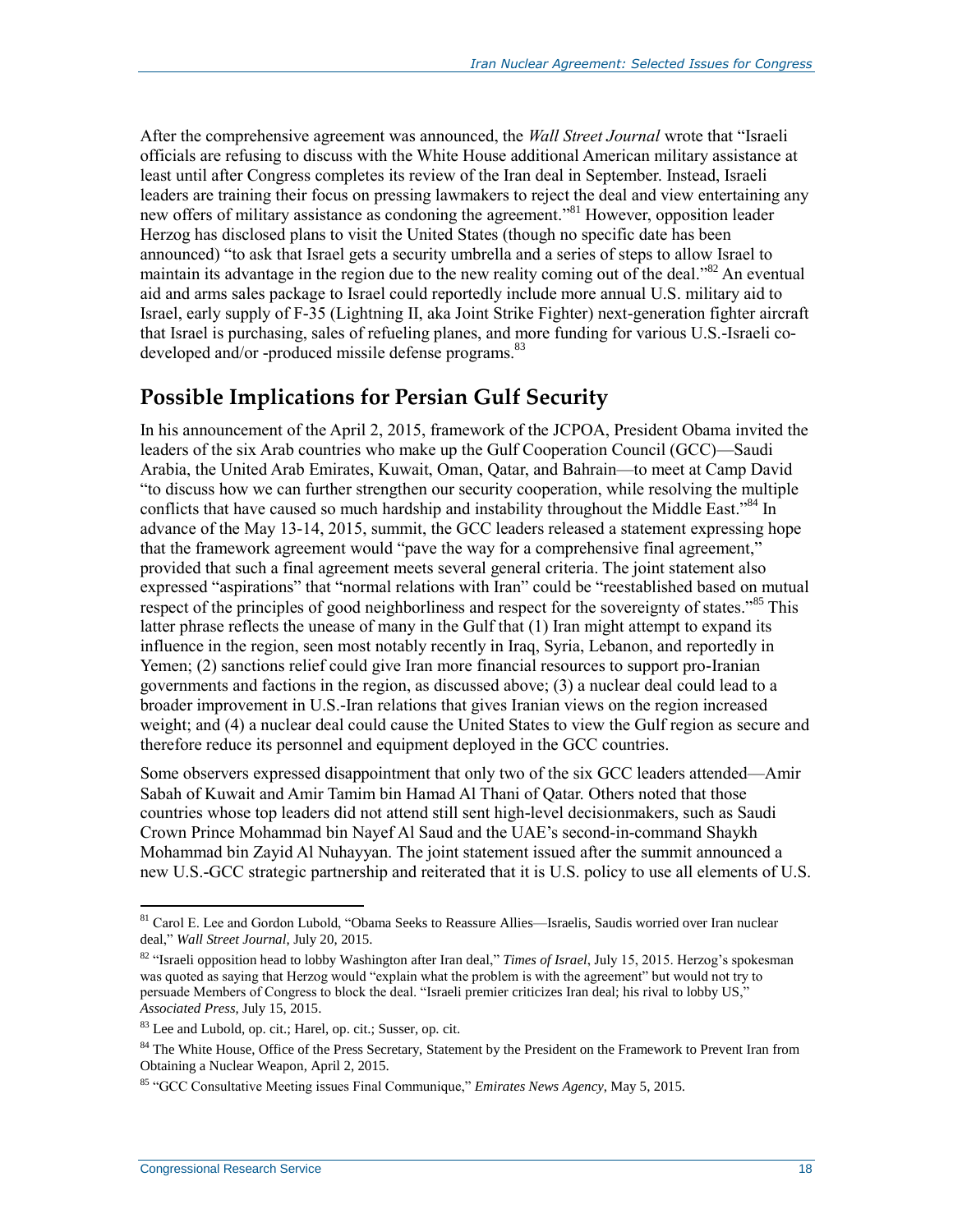national power to secure core U.S. interests in the Gulf and to deter and confront external aggression "against our allies and partners..." An annex to the joint statement says that the United States will increase security cooperation with the GCC states in the following ways: (1) facilitating U.S. arms transfers to the GCC states; (2) increasing U.S.-GCC cooperation on maritime security, cybersecurity, and counterterrorism; (3) organizing additional large-scale joint military exercises and U.S. training; and (4) renewing the U.S. commitment to a concept of a Gulf-wide ballistic missile defense capability, which the United States has sought to promote in recent years.<sup>86</sup> The joint statement also highlighted joint efforts to counter Iran's "destabilizing" activities" in the region as well as a commitment to defeating the Islamic State and to countering violent extremism more broadly. Some observers suggested that GCC leaders were relatively satisfied with the outcome of the meeting.<sup>87</sup>

Senior U.S. officials, including Secretary of Defense Ashton Carter and Secretary of State John Kerry, visited the Gulf in July and August to continue to explain the U.S. position on the Iran nuclear agreement and build on what was agreed at the Camp David meetings. GCC Foreign Ministers reaffirmed their public support for the JCPOA during meetings with Secretary Kerry on August 3, 2015, saying in a joint U.S.-GCC statement that "the Ministers agreed that, once fully implemented, the JCPOA contributes to the region's long-term security, including by preventing Iran from developing or acquiring a military nuclear capability."<sup>88</sup>

### <span id="page-21-0"></span>**Implications of the Eventual Lifting of U.N. Arms Sale Ban**<sup>89</sup>

The agreement by the P5+1 to eventually lift a ban, imposed by U.N. Security Resolution 1929 (adopted June 9, 2010), on worldwide sales of major conventional arms to Iran has implications for security in the Middle East region. Paragraph 8 of Resolution 1929:

*Decides* that all States shall prevent the direct or indirect supply, sale or transfer to Iran, from or through their territories or by their nationals or individuals subject to their jurisdiction, or using their flag vessels or aircraft, and whether or not originating in their territories, of any battle tanks, armoured combat vehicles, large calibre artillery systems, combat aircraft, attack helicopters, warships, missiles or missile systems as defined for the purpose of the United Nations Register of Conventional Arms, or related materiel, including spare parts, or items as determined by the Security Council or the Committee established pursuant to resolution 1737 (2006) ("the Committee"), *decides* further that all States shall prevent the provision to Iran by their nationals or from or through their territories of technical training, financial resources or services, advice, other services or assistance related to the supply, sale, transfer, provision, manufacture, maintenance or use of such arms and related materiel, and, in this context, *calls upon* all States to exercise vigilance and restraint over the supply, sale, transfer, provision, manufacture and use of all other arms and related materiel.<sup>9</sup>

By all accounts, Iran has not purchased significant quantities of major combat systems since the early 1990s, when it ordered Russian and Chinese-made combat aircraft, tanks, submarines, and

<sup>&</sup>lt;sup>86</sup> The White House, Office of the Press Secretary, Annex to U.S.-Gulf Cooperation Council Camp David Joint Statement, May 14, 2015.

 $87$  Author conversations with observers from the GCC region. May-June 2015.

<sup>88</sup> Department of State. Joint Statement of the U.S.-GCC Foreign Ministers Meeting. August 3, 2015.

<sup>89</sup> Prepared by Kenneth Katzman, Specialist in Middle Eastern Affairs and Christopher Blanchard, Specialist in Middle Eastern Affairs.

<sup>90</sup> The text of the Resolution can be found at http://www.un.org/en/ga/search/view\_doc.asp?symbol=S/RES/ 1929(2010).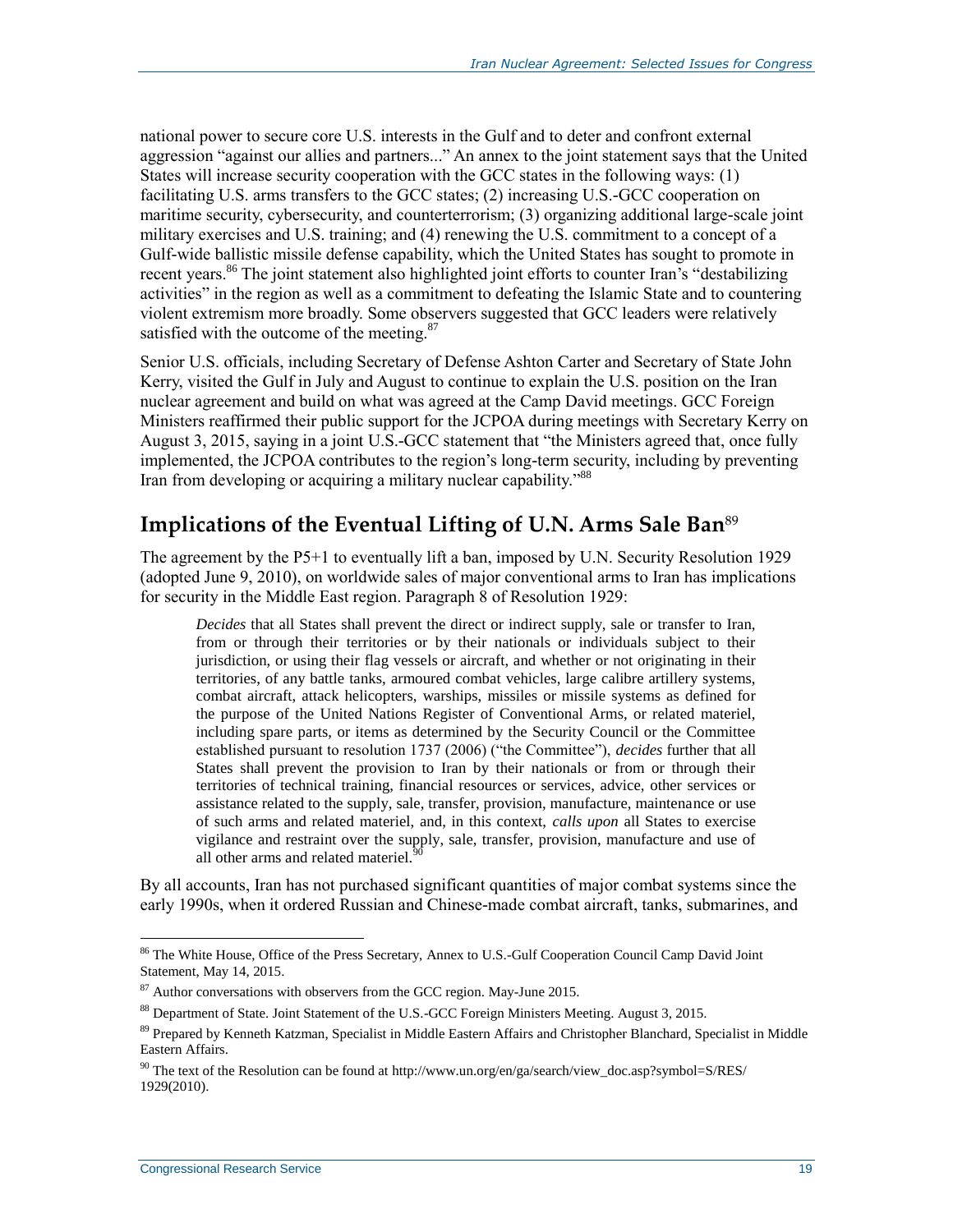patrol boats capable of firing sea-skimming cruise missiles.<sup>91</sup> However, Iran's conventional armed forces are capable of engaging in combat with Iran's neighbors, and Iran's Supreme Leader and other Iranian political and military figures have repeatedly warned that Iran can and will take military action if it perceives it is threatened. Moreover, according to recent congressionally mandated DOD reports on Iranian military power, Iran can also project power through its recruiting, advising, and arming of various factions in the region, among them Lebanon's Hezbollah, Iraqi Shiite militia, and some pro-Asad forces in Syria.<sup>92</sup>

It is possible that U.S. secondary sanctions contributed to a relative lack of additional sales to Iran of major combat systems since the early 1990s. In 1992, in large part as a response to Iran's large weapons purchases, Congress enacted the Iran-Iraq Arms Nonproliferation Act.<sup>93</sup> The act imposes a number of sanctions on any person or foreign country that supplies Iran with WMD technology or "destabilizing numbers and types of advanced conventional weapons." Designated persons are prohibited, for two years, from entering into U.S. government procurement contracts, being issued an export license from the United States, or being an end user of U.S. exported goods or services.

Similarly, a designated foreign country is denied, for one year, U.S. foreign assistance, U.S. support in international financial institutions, U.S. co-production agreements, technical exchanges of military or dual-use technology, and U.S. arms. Additionally, the President is authorized to use national emergency authorities to freeze assets of and prohibit transactions with the designated country. The Iran-Iraq Arms Non-Proliferation Act also made some U.S. sanctions under the Iraq Sanctions Act of 1990 applicable to Iran, including a denial of export licenses for U.S. persons, a prohibition on U.S. government arms sales, and a prohibition on commercial sales of any item on the U.S. Munitions List.

The act is not included in the list of sanctions (Annex II) the United States has committed to suspend under the Iran nuclear agreement. The JCPOA does not say that any further U.S. sanctions on third-country arms sales to Iran would constitute a violation of U.S. commitments under the JCPOA.

#### <span id="page-22-0"></span>**Lifting of the Ban on Iranian Arms Exports**

U.N. Security Council Resolution 2231 also provides for the repeal of the ban, imposed in Resolution 1747, on Iranian arms exports, along with Resolution 1803, which authorizes all states to carry out inspections of air and sea cargoes suspected of violating U.N. embargoes on Iran. Notwithstanding the inspection authorization, the export ban in Resolution 1747 has proven difficult to enforce, and Iran has been able to ship weaponry with few apparent impediments to allies throughout the Middle East, including Hezbollah and the Syrian government. As discussed below, the U.S. military did attempt to support the enforcement of the export ban through inspection operations at sea in some cases. The United States also sought to work with the Iraqi government to prevent Iranian shipments of arms to Syria that overflew Iraqi airspace. However, there is no indication that Iraq cooperated to a degree that slowed or halted the shipments to the Asad government. According to a June 2, 2015, report of the U.N. panel of experts empowered by U.N. Resolution 1929 to monitor Iranian compliance with all Resolutions:

 $\overline{a}$ <sup>91</sup> See: Anthony Cordesman. The Conventional Military. U.S. Institute of Peace, The Iran Primer. http://iranprimer.usip.org/resource/conventional-military

 $92$  The unclassified summary of the most recent report, dated January 2014, can be found at: http://freebeacon.com/wpcontent/uploads/2014/07/Iranmilitary.pdf

<sup>&</sup>lt;sup>93</sup> Title XVI, National Defense Authorization Act for Fiscal Year 1993 (P.L. 102-484; U.S.C. 1701 note).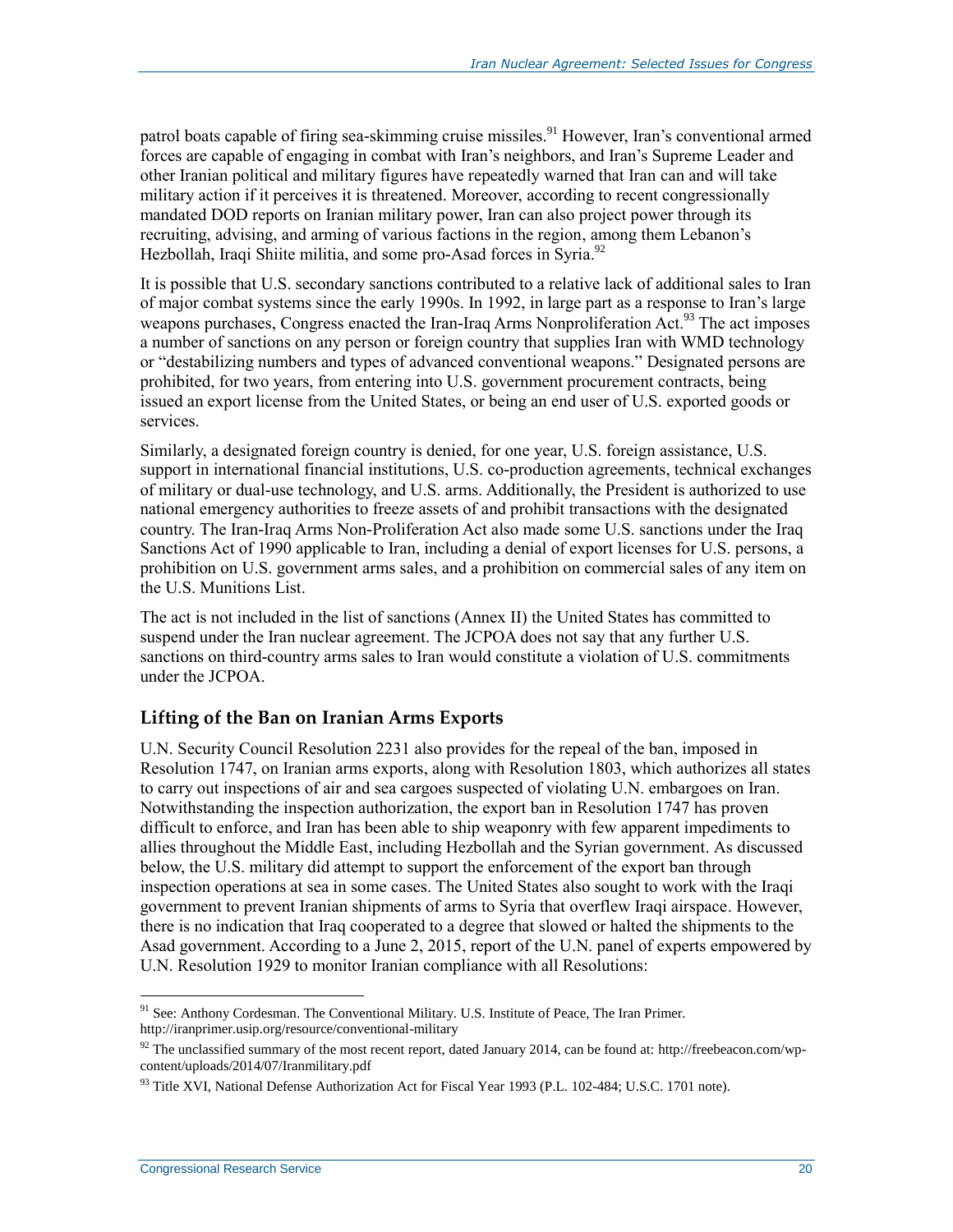The Islamic Republic of Iran's arms transfers have actively continued, as reflected in numerous media reports, raising concerns among some Member States. The Panel notes that no State has formally reported an actual case of non-compliance although one State has informed the Panel of an offer by the Islamic Republic of Iran.<sup>94</sup>

This export ban in Resolution 1747 and the related inspections provisions of Resolution 1803 are to terminate on Implementation Day of the JCPOA, and are therefore event-driven. The provisions do not expire in a set period in the future, as is the case for the ban on arms sales to Iran or Iran's development of ballistic missiles, which expire five and eight years from Adoption Day, respectively, pursuant to an agreement included as an annex to Resolution 2231.

Other Security Council resolutions that seek to limit arms exports to conflict zones may provide the international community with some basis for interdicting or limiting Iranian arms exports to such zones in the future. Resolution 1701 on Lebanon calls on states to prevent the export of unauthorized arms to Lebanon from or through their territories and authorizes the United Nations Interim Force in Lebanon (UNIFIL) to assist the Lebanese government in securing its borders at the Lebanese government's request. Resolution 2216 on Yemen calls on states to prevent the export of arms from or through their territories to parties in Yemen reported to have received Iranian assistance. The resolution also authorizes states to inspect all cargoes to Yemen that they have reasonable grounds to believe contain prohibited arms shipments. Challenges in the implementation of these resolutions to date may illustrate their limitations as means of limiting Iranian arms exports to these areas.

### <span id="page-23-0"></span>**Implications of the Agreement for Iran's Nuclear-Capable Ballistic Missiles**

#### **This section was prepared by Steven A. Hildreth, Specialist in U.S. and Foreign National Security Programs, 7-7635**

The Iran nuclear deal focused on Iran's nuclear capabilities, not on Iran's ballistic missile programs. Nonetheless, the agreement ended up extending restrictions on Iran's ballistic missile activities and trade in ballistic missile technologies. However, a key challenge in understanding how Iran's ballistic missile programs might be affected is what the JCPOA and the U.N. Security Council Resolution (UNSCR) 2231 (2015) require under international law. Annex B: Statement 3 of the resolution reads: "Iran is called upon not to undertake any activity related to ballistic missiles designed to be capable of delivering nuclear weapons, including launches using such ballistic missile technology" for up to eight years from Adoption Day; the restrictions may end earlier if the IAEA "submits a report confirming the Broader Conclusion, whichever is earlier" (see "Broader Conclusion" for more information). Iran, therefore, has an incentive to expedite the process of arriving at this point by fully cooperating with the agency. Thus the ban on proscribed activities could extend to the fall of 2023. Even afterward restrictions on those activities could be reimposed "in the event of significant nonperformance by Iran of its JCPOA commitments." Under a strict interpretation of the JCPOA that would ban essentially "any activity related to ballistic missiles," this could mean a virtual halt in the Iranian ballistic missile program. Given that Iran has not flight tested a medium-range ballistic missile since 2012 and has curtailed its short-range ballistic missile (300 km-1,000 km range) tests in the past couple years, this strict interpretation could have a profound effect on denying Iran further development of ballistic missiles or operational confidence in its deployed ballistic missile force.

<sup>&</sup>lt;sup>94</sup> Note by the President of the Security Council on report of the Panel of Experts established pursuant to Security Council resolution 1929 (2010), U.N. Document S/2015/401, June 2, 2015.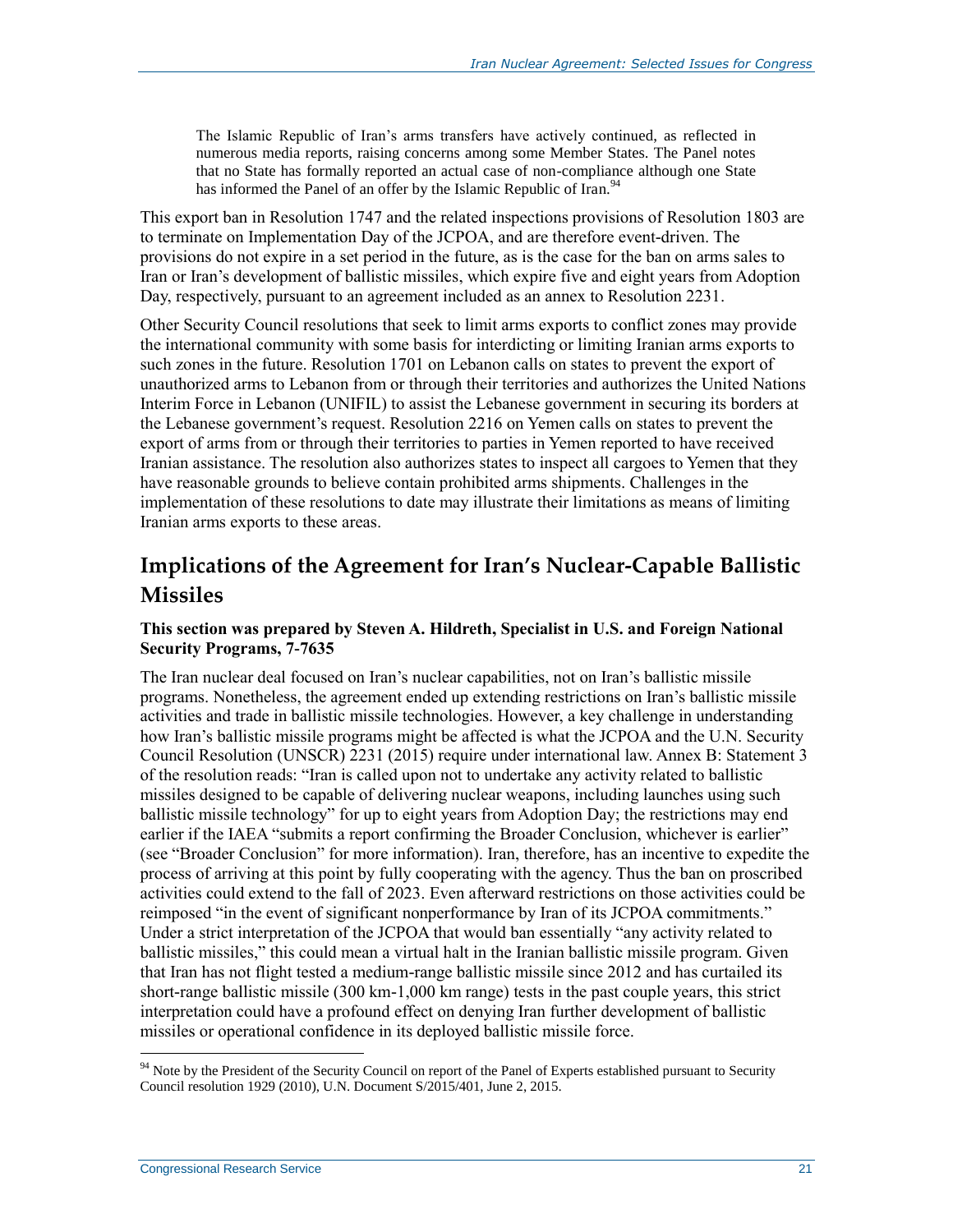The meaning of the language in Annex B: Statement 3, however, is ambiguous. The JCPOA reads that participation "is contingent upon the UN Security Council adopting a new resolution [i.e., UNSCR 2231 (2015)] that would … require States to comply with the provisions in this statement [Annex B] for their respective durations." But there seems to be a distinction between the use of "shall" throughout other parts of the agreement and the phrase "Iran is called upon" in Annex B, suggesting that this provision is proscriptive without being legally binding. Moreover, the prohibition on "launches using such ballistic missile technology" could be read to apply to many forms of missile testing. Over the years, Iran has expressed its right to pursue its space launch activities as Party to the Outer Space Treaty (1967), which asserts that outer space "shall be free for exploration and use by all States without discrimination of any kind [Article 1]." More recently, following adoption of UNSCR 2231 (2015), Iran issued a statement that "Iranian military capabilities, including ballistic missiles, are exclusively for legitimate defense. They have not been designed for WMD capability, and are thus outside the purview or competence of the Security Council resolution and its annexes." Thus the ban on proscribed activities could mean little change in the status quo regarding what Iran is pursuing currently in its ballistic missile and space programs, to include continued flight testing of varying range ballistic missiles and continuing its space launch activities.

With regard to the transfer of ballistic missile technology, states are still prohibited by legally binding provisions of the UNCSR from the sale, supply, or transfer to or from Iran of the listed ballistic missile-related items, plus any additional items if a state believes those items could contribute to Iran's ballistic missile activities. The JCPOA and UNSCR 2231 (2015) set up a procurement channel that requires advance approval by a Joint Commission for requests to transfer nuclear-related items. If such items are approved, end-user guarantees must be in place and Iran should commit to not using the items for the development of nuclear weapon delivery systems. Some observers have assumed this would apply to ballistic missile-related requests as well, but that is not the case. Requests for ballistic missile-related transfers would go directly to the Security Council for decision, where such requests could be vetoed.

Another apparent ambiguity is over what is meant precisely by "ballistic missiles designed to be capable of delivering nuclear weapons." Neither the Joint Plan nor UNSC 2231 (2015) defines this. However, this is essentially the same formulation used in the previous UNSCRs, which also did not elaborate the concept in greater detail. There is, however, an international norm that was established with the 1987 Missile Technology Control Regime (MTCR) that some experts argue might apply. Category 1, or items of "the greatest sensitivity," include complete rocket systems (including ballistic missile systems, space launch vehicles, and sounding rockets), and complete unmanned aerial vehicle systems (including cruise missile systems, target drones, and reconnaissance drones) capable of delivering at least a 500 kilogram (kg) "payload" to a "range" of at least 300 kilometers (km). It should be pointed out, however, that Iran is not party to the MTCR and that the MTCR is a political commitment, not legally binding on its members. Finally, U.S. intelligence assessments to Congress have reported for some time that "Iran's ballistic missiles are inherently capable of delivering WMD," thus adding uncertainty as to what precise effect the JCPOA and UNSCR 2231 (2015) will have on restraining Iran's ballistic missile and space launch programs.

After the missile export restrictions contained in UNSCR 2231 (2015) expire, some checks on Iran's ability to import items for its ballistic missile program will remain. Except for China and North Korea, the countries whose entities have been major suppliers to that program are members of the Missile Technology Control Regime. U.N. Security Council Resolutions prohibit North Korean exports of ballistic missiles and related components.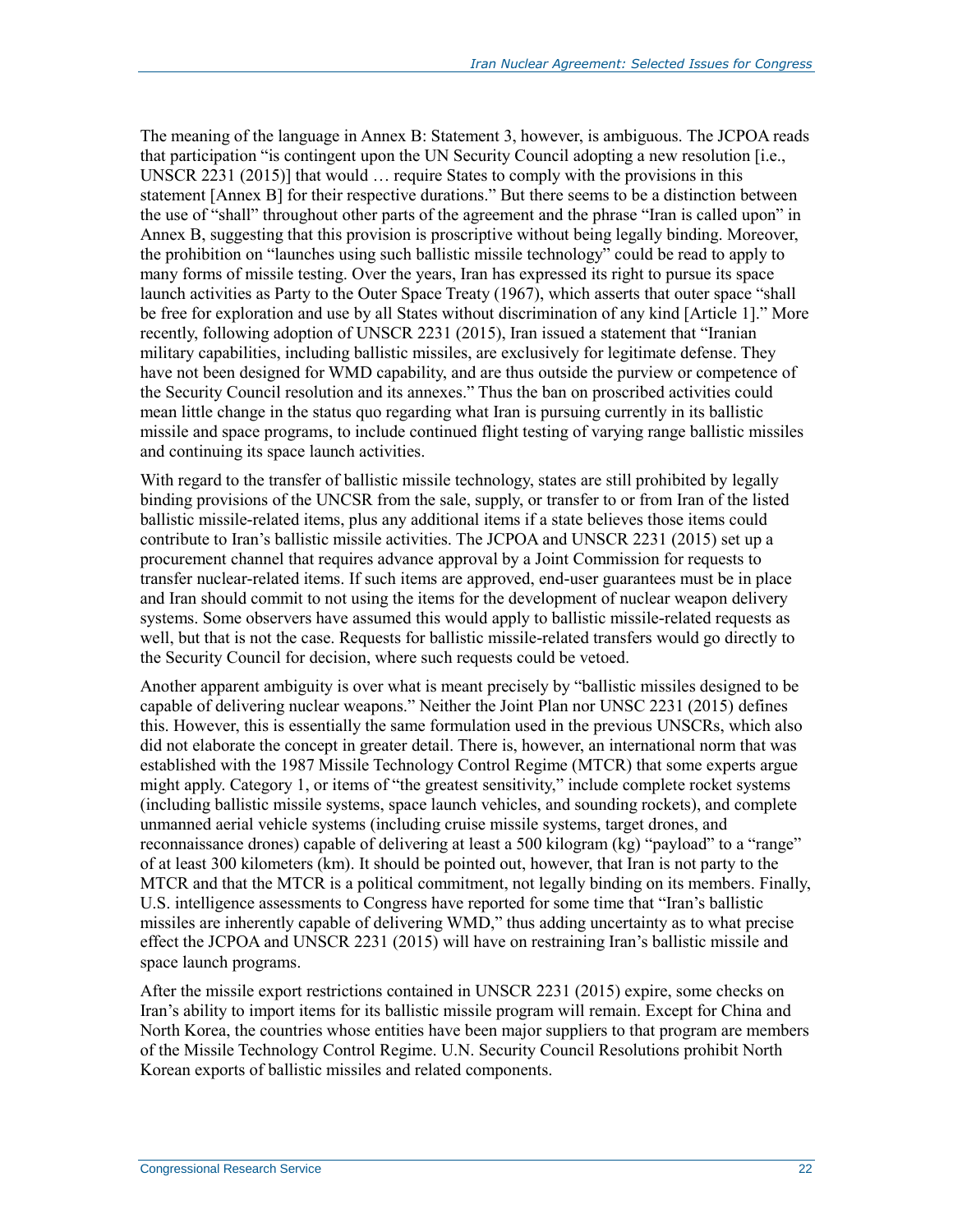### <span id="page-25-0"></span>**Implications of the Agreement for Syria, Iraq, and the Campaign against the Islamic State**

#### **This section was prepared by Christopher Blanchard, Specialist in Middle Eastern Affairs, 7-0428 and Carla Humud, Analyst in Middle Eastern Affairs, 7-7314**

### <span id="page-25-1"></span>**Syria and Iraq**

The nuclear agreement with Iran could alter the dynamics of the Syrian and Iraqi conflicts in various ways, depending on whether or how the deal reshapes U.S.-Iranian bilateral relations and the extent to which both governments see the nuclear issue as a gateway to cooperation on other fronts. These factors could result in a number of scenarios in Syria and Iraq.

**Status Quo**. In this scenario, Iran would continue to pursue its current policy of bolstering the Asad government in Syria and supporting Shiite militias in Iraq. The United States and Iran would both work to contain Islamic State advances in Iraq and Syria, but would not communicate directly or coordinate military operations. Such a scenario could come about if there is no significant trust-building between the United States and Iran following the nuclear deal. Continued U.S. pressure on Iran after the nuclear agreement could reassure Asad that the resolution of the nuclear issue is not sufficient to drive a wedge between Syria and its closest state backer. As a result, the Syrian government may conclude that the deal does not place it under any additional pressure to moderate its stance vis-a-vis the Syrian opposition or civilians. Syrian state media reported that Asad congratulated Iran's Supreme Leader on the deal, and expressed his confidence that Iran would continue to support "just issues" with "greater momentum."<sup>95</sup> However, it is unknown whether the Syrian government harbors private concerns about the deal's potential repercussions.

**Asad destabilized and Abadi empowered**. In this scenario, the deal could lead to some thawing in wider bilateral relations between Iran and the United States, facilitating direct cooperation against Islamic State forces in Iraq and potentially in Syria. As part of this effort, Iran might reduce its assistance to the Asad regime, and support a political solution that explicitly includes Asad's departure from office. Asad might respond to the loss of Iranian support by seeking increased military and economic aid from allies such as Hezbollah and Russia, potentially giving these actors greater influence on Syrian political decisionmaking. The potential departure of Asad and the rise of a new Alawi or Sunni government, however, would not necessarily stabilize Syria or result in a government friendly to the United States. In Iraq, Iran could shift its focus from backing Shiite militia forces with little regard for the central government to coordinating support for Iraq security forces and militia groups under the command of Prime Minister Haider al-Abadi.

**Asad bolstered and Abadi weakened**. The nuclear deal with Iran could also give Iran greater resources to support its allies, including Asad and pro-Iranian officials and groups in Iraq. Increased Iranian military assistance could give the Syrian regime and pro-Iranian Iraqis an elevated sense of security, reducing their willingness to make concessions. Additional Iranian economic aid could improve the Syrian government's ability to provide services, further increasing the disparity in living conditions between government and opposition held areas. However, increased Iranian input in Syrian decisionmaking could also prove internally polarizing, both within the Syrian government and at the working level between Syrian units and Iranian-

 $95$  "President al-Assad congratulates Khamenei and Rouhani on final nuclear deal, says it asserts Iran's credibility," *Syrian Arab News Agency*, July 14, 2014, http://www.sana.sy/en/?p=48381.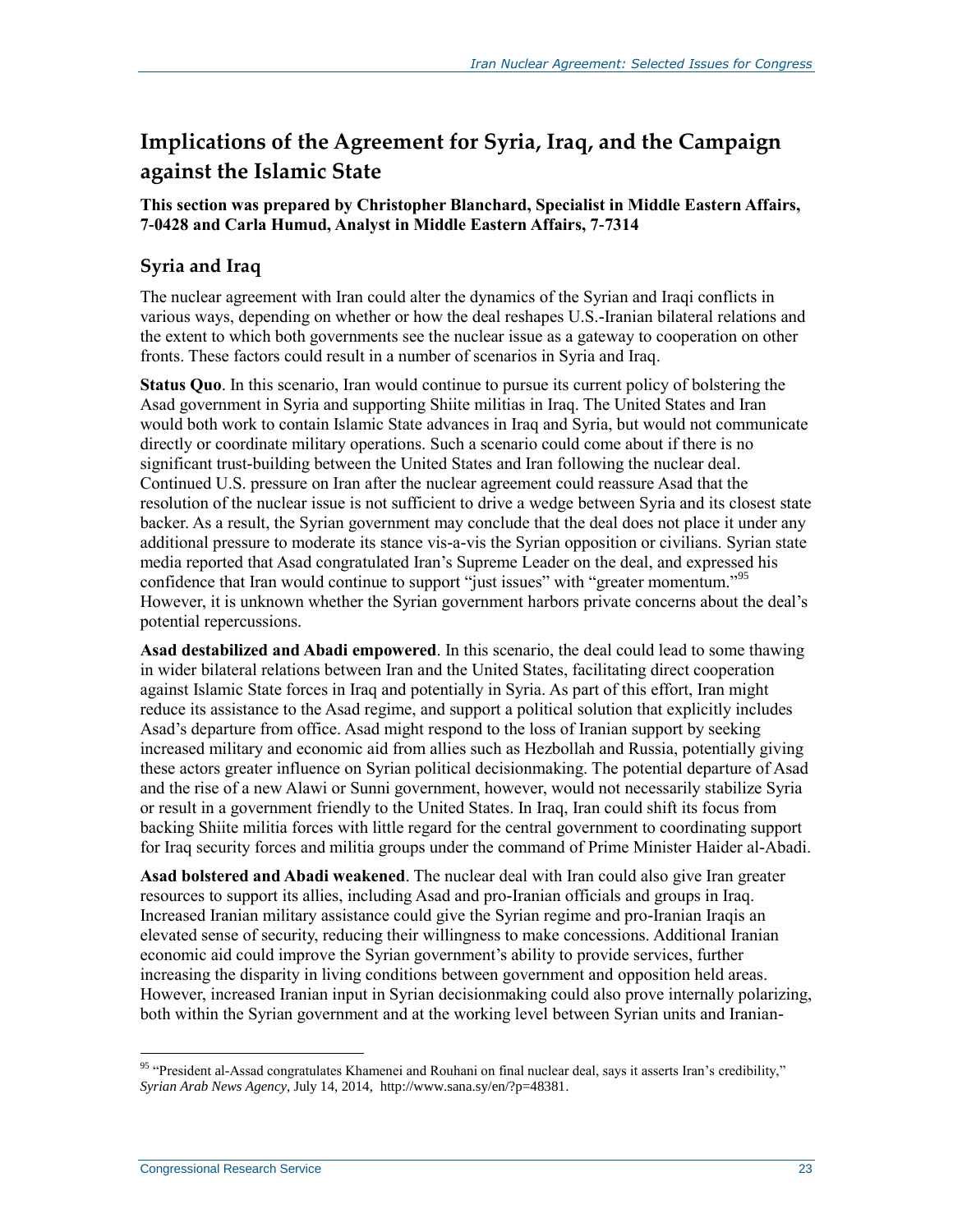backed Shiite militias. Increased Iranian aid to militia forces in Iraq or pro-Tehran officials could undermine Prime Minister Abadi if it strengthens Iranian allies there to a degree that they outmatch Iraqi security forces and resist direction from Abadi and Iraqi defense officials. As noted above, Iran's ability to funnel any post-deal financial windfall to foreign policy priorities in Syria and Iraq may be constrained given Iran's domestic economic needs and high popular expectations for growth and improved services at home.

### <span id="page-26-0"></span>**Prospects for the JCPOA to Affect Wider Regional Nuclear Proliferation?**

**This section was prepared by Christopher Blanchard (7-0428), Jim Zanotti (7-1441), and Jeremy Sharp (7-8687), Specialists in Middle Eastern Affairs, and Carla Humud, Analyst in Middle Eastern Affairs (7-7314)** 

A number of U.S. and international observers have voiced concern that an Iranian nuclear deal would increase the possibility of regional nuclear proliferation by countries such as Saudi Arabia, Turkey, and possibly even Egypt. According to one study, "While a deal with Iran is unlikely to launch a full-blown proliferation cascade, in which Egypt, Turkey, and Saudi Arabia pursue nuclear-weapons options, a deal may cause states to pursue a nuclear hedging strategy deliberately building up domestic nuclear infrastructure to keep future options open."<sup>96</sup> These states would face a variety of obstacles to building nuclear weapons. For example, all of these states have IAEA comprehensive safeguards agreements. Such agreements are widely regarded as effective in detecting the diversion of nuclear material from safeguarded facilities. Any declared nuclear facilities capable of producing fissile material would be placed under IAEA safeguards. Additionally, each country would almost certainly need a considerable amount of foreign assistance or know-how in developing a nuclear weapon. Any assistance would be regulated by international agreements. For example, the NPT says that states-parties shall not "assist, encourage, or induce any nonnuclear weapon State to manufacture or otherwise acquire nuclear weapons or other nuclear explosive devices." Moreover, the provision of nuclear fuel cycle technology to other states is regulated, though not prohibited, by the Nuclear Suppliers Group.

The following section reviews the nuclear issue and Iran as it relates to Saudi Arabia, Turkey, and Egypt.

#### <span id="page-26-1"></span>**Saudi Arabia**

 $\overline{a}$ 

Saudi officials have made relatively positive public statements about agreements associated with U.S. and other P5+1 members' negotiation with Iran over its nuclear program. Overall, however, Saudi leaders remain skeptical of Iran's intentions and some nonofficial but prominent Saudis have suggested that the kingdom could seek nuclear "parity" with Iran or other unspecified options when the agreement is implemented. Some observers may perceive ambiguity in Saudi Arabia's position on the JCPOA in the absence of a direct and specific endorsement by senior Saudi leaders. However, President Obama and other senior U.S. officials have stated their view that Saudi Arabia supports the JCPOA's terms. After meeting at the White House with President Obama on behalf of King Salman bin Abdelaziz Al Saud in July 2015, Saudi Foreign Minister

<sup>&</sup>lt;sup>96</sup> Jeffrey M. Kaplow and Rebecca Davis Gibbons, "The Days After A Deal With Iran: Implications for the Nuclear Nonproliferation Regime," RAND Corporation, 2015.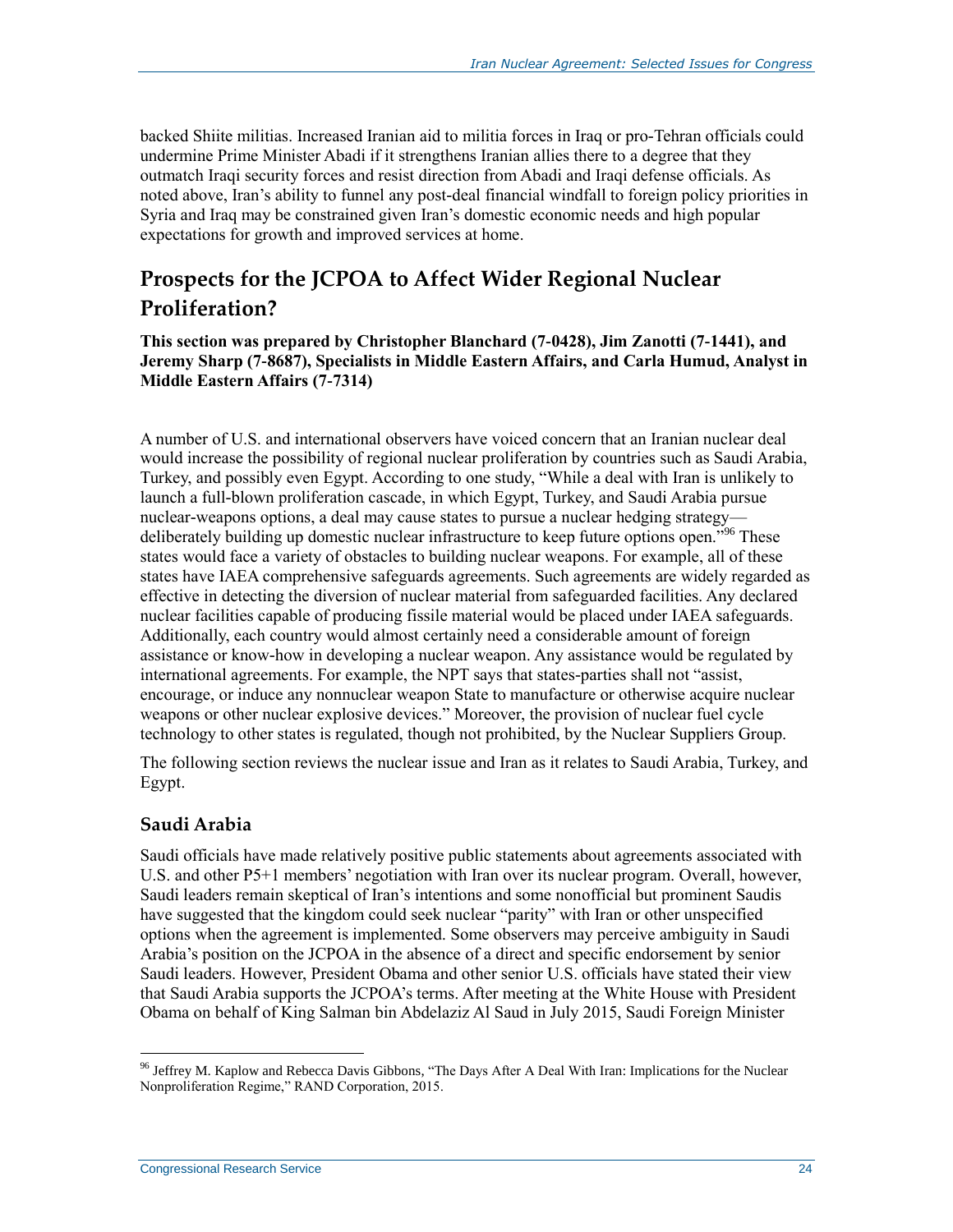Adel al Jubeir "reaffirmed Saudi Arabia's support for an agreement that prevents Iran from obtaining a nuclear capability."<sup>97</sup> He did not explicitly state Saudi Arabia's support for or opposition to the terms of the JCPOA, as negotiated.

A July 14, 2015, statement attributed to an unnamed Saudi official by the kingdom's state news agency said that the kingdom has always backed an agreement that would prevent Iran from obtaining nuclear weapons; include strict, permanent inspections of all sites, including military sites; and provide for the reimposition of sanctions in the event of violation. The inspection provisions cited in the statement do not correspond exactly to those included in the JCPOA. The statement further encouraged Iran to use financial resources that may accrue to it for internal development and said that the kingdom looks forward to improving relations with Iran but will respond resolutely to any Iranian action that destabilizes the region. Saudi leaders similarly responded to the March 2015 announcement that a political framework had been agreed by emphasizing their broader context of concern about Iranian regional policies. A later statement by Qatari Foreign Minister Khalid bin Mohammed Al Attiyah specifically welcomed the JCPOA and was attributed to him in media reports in his role as a spokesman for the GCC, of which Saudi Arabia is a leading member.

Many observers have speculated about how Saudi Arabian leaders will respond to the reality that would be created by the JCPOA over time or to any perceived failings by Iran or the United States to live up to their mutual commitments. Specifically, analysts continue to debate whether the kingdom might seek to acquire a nuclear weapons capability or seek a formal nuclear guarantee if Iran moves toward creating a nuclear weapon or retains the capability to do so without what Saudi officials see as sufficient constraints or warning. It is also unclear whether a Saudi movement toward nuclear "parity" with Iran—specifically the adoption of a policy that sought to match Iranian domestic nuclear fuel production capabilities—would take place, how practical such an option remains, and what effect such a policy would have on the Saudi partnership with the United States. Limits on the supply of certain nuclear technology could hinder Saudi efforts in this regard, although close relations with Pakistan could conceivably provide the basis for the transfer of some relevant technology. Experts differ over how feasible or likely such transfers may be.

Saudi officials at the King Abdullah City for Atomic and Renewable Energy (KA CARE) have announced plans to develop as many as 16 nuclear power plants by 2040 in a bid to reduce the domestic consumption of oil and natural gas for electricity production. In March 2015, an Argentine-Saudi state joint venture was established to produce nuclear technology for the kingdom's nuclear energy program. Later that month, King Salman and South Korean President Park Geun-hye also signed bilateral agreements on "mutual nuclear co-operation for peaceful uses," that included a memorandum of understanding on the construction of two small South Korean SMART reactors to power Saudi water desalination plants. In June 2015, KA CARE officials signed an agreement with Rosatom (Russia's state-run nuclear company) to provide a basis for future Saudi-Russian nuclear energy cooperation, including in areas relating to nuclear power and fuel management. It remains unclear whether Saudi Arabia would accept so-called "Gold Standard"<sup>98</sup> restrictions on domestic nuclear fuel production in order to enter into a bilateral nuclear cooperation agreement with the United States.

<sup>&</sup>lt;sup>97</sup> Royal Embassy of Saudi Arabia, Washington, DC, "Saudi Foreign Minister Meets with President Obama," July 17, 2015.

<sup>&</sup>lt;sup>98</sup> The United States has attempted to persuade certain countries with which it is negotiating nuclear cooperation agreements to forgo enrichment and reprocessing and conclude additional protocols. Washington has argued that its December 2009 nuclear cooperation agreement with the United Arab Emirates (UAE) could set a useful precedent for (continued...)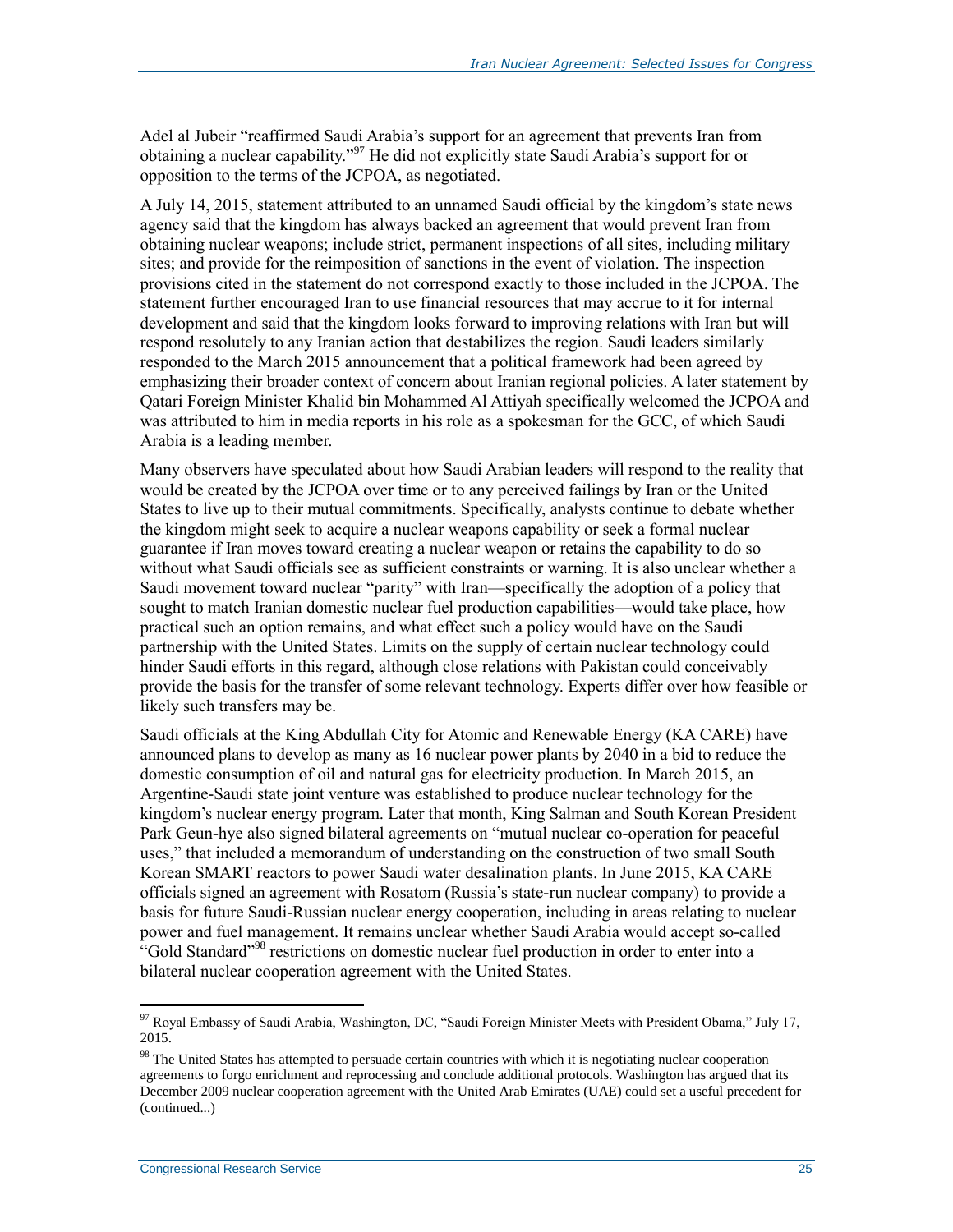Saudi Arabia has had an IAEA Safeguards Agreement in force since 2009. It has not agreed to an Additional Protocol to that Safeguards Agreement. Isolating Saudi Arabia economically in the event that its nuclear program becomes a matter of proliferation concern would likely prove difficult for concerned parties given the kingdom's central role in the world's oil market, its vast wealth, and its global investment posture.

### <span id="page-28-0"></span>**Turkey**

Turkey is one of the regional countries that analysts routinely mention could decide to pursue its own nuclear weapons program—or at least pursue a "hedging" strategy by developing a civilian program that could have future military applications—in the event that Iran acquires nuclear weapons or a nuclear "breakout" capability. As a member of NATO, Turkey benefits from a formal NATO security guarantee. Given the deterrence that the United States and other nucleararmed NATO members (the United Kingdom and France) provide via the security guarantee, and given the U.S.-supplied nuclear arsenal under the alliance's military command (reportedly including some nuclear weapons based in Turkey), Turkey may be less likely to pursue its own nuclear weapons program. At the same time, Turkey's general defense strategy emphasizes selfreliance.

The NATO security guarantee may partly explain Turkish leaders' seemingly greater openness than Israel and Gulf Arab states toward a deal that permits Iran to maintain some nuclear infrastructure while using time-based limitations to constrain its ability to stage a nuclear breakout. Turkey's cautious support for a deal and the sanctions relief set to accompany it may also stem to some extent from Turkey's dependence on Iran for many of its energy consumption needs.

As part of a broad Turkish strategy to increase domestic energy production and reduce the country's current dependence on foreign sources, Turkey has entered into an agreement with a subsidiary of Rosatom (Russia's state-run nuclear company) to have it build and operate what would be Turkey's first nuclear power plant in Akkuyu near the Mediterranean port of Mersin. Construction, which had been planned for several years but was delayed by safety considerations raised at least in part by the 2011 Fukushima Daiichi incident in Japan, began in April 2015. According to a media report, "A second plant is due to be built by a French-Japanese consortium in the northern Black Sea city of Sinop, while a third plant, the location of which is yet to be finalized, is also planned."<sup>99</sup>

### <span id="page-28-1"></span>**Egypt, Israel, and a WMD-Free Zone in the Middle East**

Since the Egyptian military's 2013 ouster of former president Mohammed Morsi, a leading Muslim Brotherhood figure, Egypt and the Gulf monarchies have become diplomatically more closely aligned, leading some to speculate how Egypt, the Arab world's largest country comprised

<sup>(...</sup>continued)

mitigating the dangers of nuclear proliferation. For example, President Obama argued in May 2009 that the agreement "has the potential to serve as a model for other countries in the region that wish to pursue responsible nuclear energy development." Similarly, then-State Department spokesperson P.J. Crowley described the agreement as "the gold standard" during an August 5, 2010, press briefing. See President Barack Obama, Message to the Congress Transmitting a Proposed Agreement for Cooperation Between the Government of the United States of America and the Government of the United Arab Emirates Concerning Peaceful Uses of Nuclear Energy, May 21, 2009; and, State Department Press Briefing, August 5, 2010.

<sup>99</sup> Burak Akinci with Stuart Williams, "Protests as Turkey starts work on first nuclear power plant," AFP, April 14, 2015.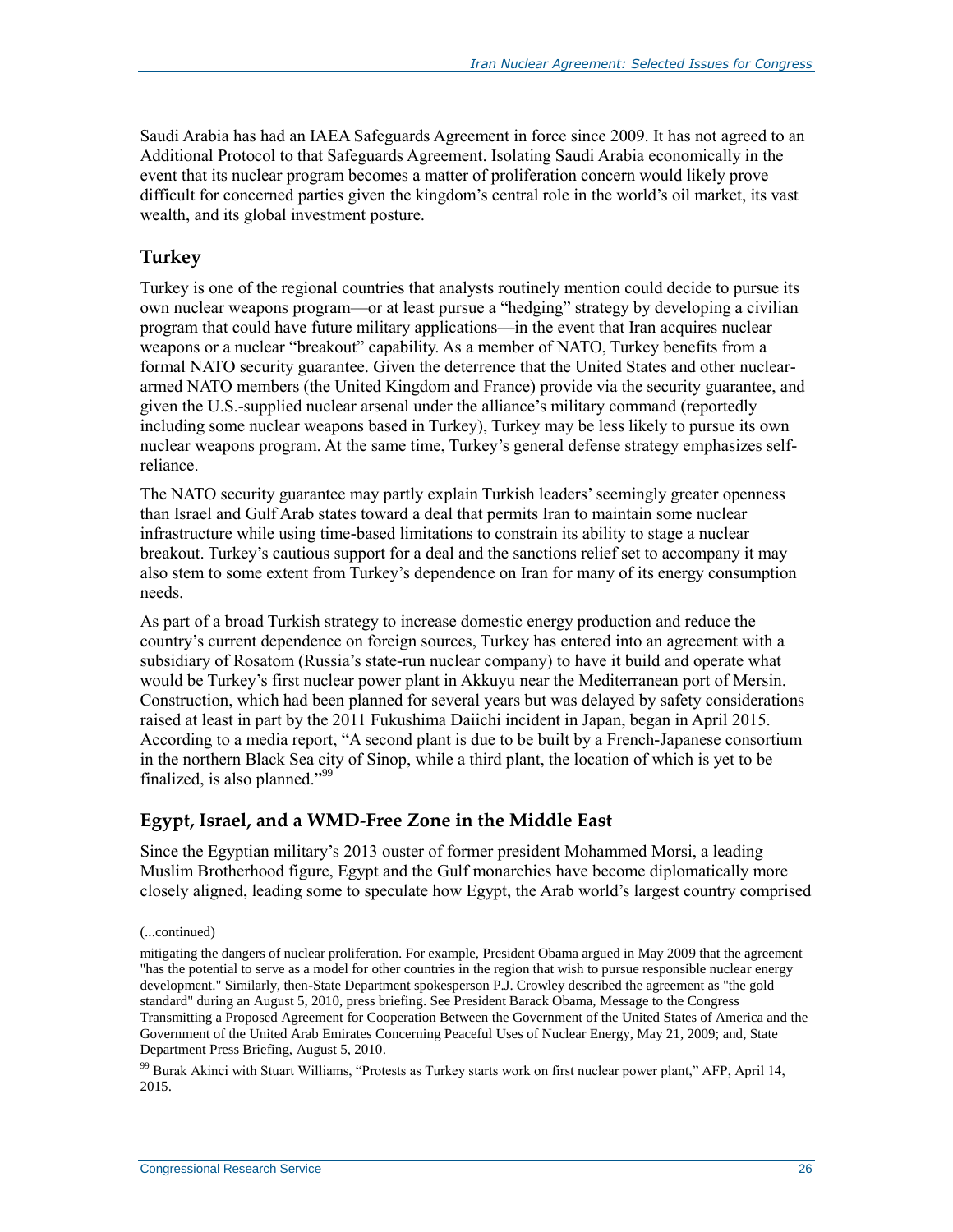mostly of Sunni Muslims, will react to the Iran nuclear deal. Egypt and Iran have been mostly at odds since Iran's 1979 revolution.

Israeli Prime Minister Binyamin Netanyahu has argued that as a result of the nuclear agreement with Iran, "there will be a nuclear arms race in the Middle East," and predominately Sunni Arab nations such as Saudi Arabia, Turkey, and Egypt will seek to become nuclear threshold states. In February 2015, Russia and Egypt signed a memorandum of understanding to build Egypt's first commercial nuclear power plant in Alexandria. Although the possibility of a more robust Egyptian nuclear program developed to counter Iran's nuclear program is a possibility, it may be more likely that Egypt would pursue civilian nuclear power for economic rather than political purposes. According to one analyst, "The Egyptian reactor is a concept that has been in the works for years.... This is just the initial stage of the project. It is not in any way related to the current negotiations with Iran. It is about Egypt's need for energy. Egypt does not have enough gas. They want to diversify their energy market."<sup>100</sup>

Moreover, since the early 1990s, one core principle of Egyptian foreign policy has been to advocate for the creation of a WMD-free zone in the Middle East, a policy seemingly directed against Israel, which is presumed to have a large arsenal of nuclear weapons and several delivery mechanisms. Israel's ambiguous status is viewed by some members of the international community as an obstacle to advancing nonproliferation objectives. Over the duration of a JCPOA designed to prevent Iran from obtaining nuclear weapons, the international focus on Israel's nuclear status might intensify. It is unclear whether or how Israeli leaders might feel compelled to change the country's proclaimed status or actual posture if they perceive either threats from Iran and/or other regional states to Israel's presumed regional nuclear exclusivity, or growing international pressure on the nonproliferation front.

Discussion of holding a regional conference on the creation of a WMD-free zone in the Middle East has been an issue at recent NPT Review Conferences (one is held every five years). At the 2010 Review Conference, state parties agreed to a set of steps meant to move toward the creation of such a zone, including the convening of a regional conference. In the intervening period, several consultations were held, with states expressing frustration at their collective inability to agree on an agenda or terms for such a conference.<sup>101</sup> At the 2015 Review Conference, Egypt sponsored a resolution proposing that the United Nations convene a regional conference on banning weapons of mass destruction (WMD) without broad agreement on an agenda or discussion of regional security issues. The United States, Britain, and Canada opposed these terms and rejected the Review Conference's Final Document, which included the Egyptian proposal. Israel, which is not an NPT signatory, attended the conference as an observer for the first time ever, and also rejected the Egyptian proposal.

The Egyptian government and media have reacted cautiously to the nuclear agreement with Iran. According to the Egyptian Foreign Ministry, Egypt hopes that "the deal between both sides is complete and prevents an arms race in the Middle East as well as ensuring the region is free of all weapons of mass destruction, including nuclear weapons."

<sup>&</sup>lt;sup>100</sup> Zack Gold cited in Gedalyah Reback, "Will Egypt Go for its Own Nuclear Weapon?" Arutz Sheva (Israel), March 3, 2015.

<sup>&</sup>lt;sup>101</sup> For an overview of the subject and related diplomacy, see Arms Control Association, "WMD-Free Middle East Proposal at a Glance," June 2015.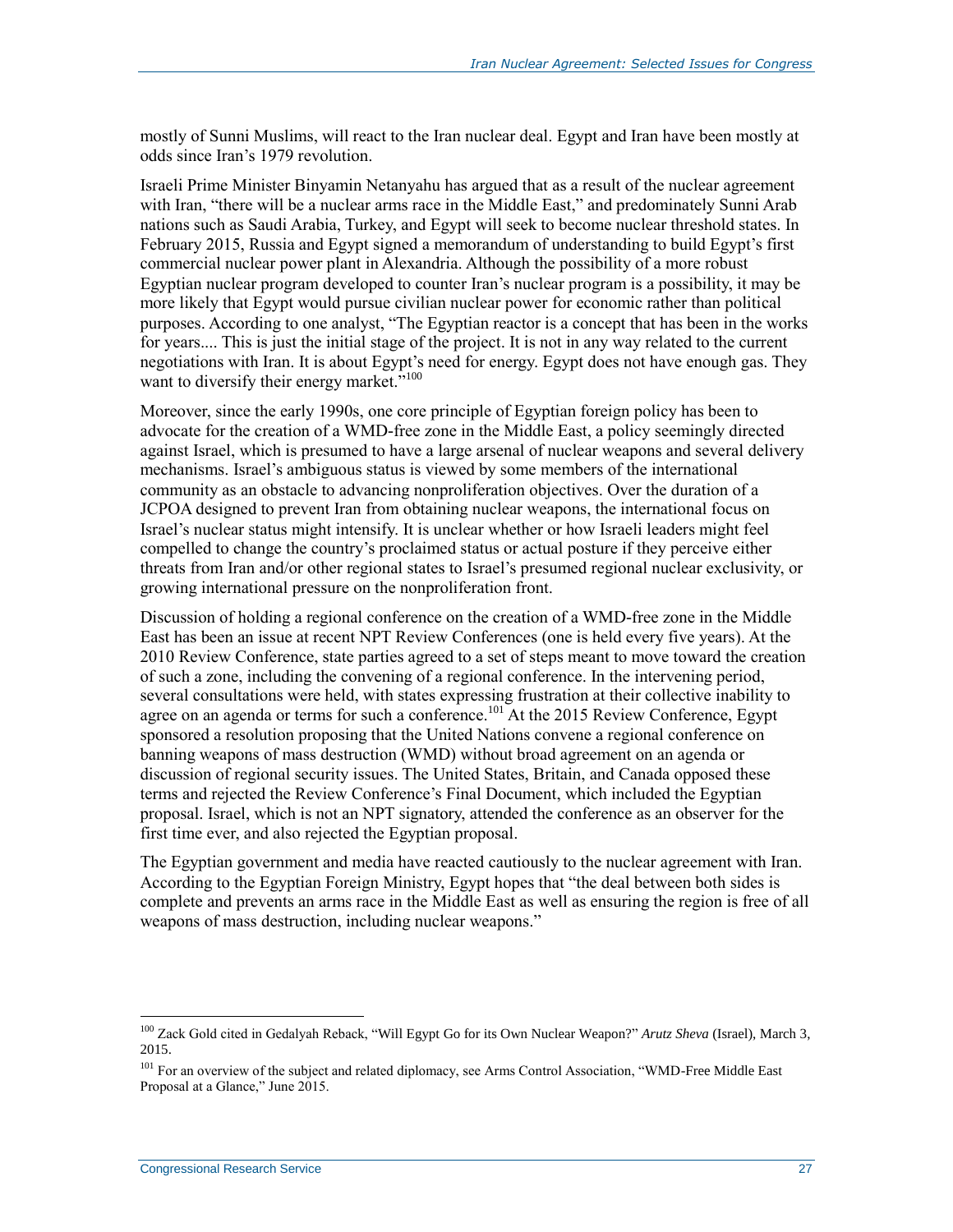### <span id="page-30-0"></span>**Implications for U.S.-Iran Relations<sup>102</sup>**

There is debate over whether the JCPOA will alter the broader U.S.-Iran relationship and, potentially, U.S. strategy in the Middle East. Iran and the United States have been mostly at odds since the February 1979 Islamic revolution, and came into limited naval conflict during the 1980- 1988 Iran-Iraq war, when U.S. forces defended the GCC states from attack by Iran. In 1984, the United States placed Iran on its list of "state sponsors of terrorism" and has accused Iran of numerous acts of terrorism against the United States and its interests. Iran is holding four dual U.S.-Iran nationals in Iran on charges that U.S. officials say have no merit, but this issue was not part of the JCPOA.

Iran's Supreme Leader Ayatollah Ali Khamene'i, who reportedly is concerned that the nuclear deal could increase U.S. cultural, political, social, and economic influence in Iran, has asserted that a JCPOA will not be accompanied by a breakthrough in U.S.-Iran relations, nor will the deal change Iran's policy in the region. The United States has publicly asserted that the nuclear negotiations centered only on that issue, and did not seek to resolve all the issues in U.S.-Iran relations.

Some in the Obama Administration, including President Obama, assert that the nuclear deal could open up new opportunities for U.S.-Iran relations. In interviews after the April 2, 2015, framework for the JCPOA was announced, President Obama stated that he hopes that a finalized deal "ushers in a new era in U.S.-Iran relations."<sup>103</sup> This view in the Administration is predicated, at least in part, on the forecast that the nuclear deal will empower more moderate elements in Iran and give Iran a stake in regional stability. Some assert that the Administration might even be open to realigning U.S. policy to perhaps a more neutral position between Iran and Sunni Arab allies of the United States.<sup>104</sup> At the same time, Administration officials say they are "not counting on" political change in Iran or a change in Iranian policy in the region as justification for the JCPOA.

As noted above, the nuclear deal could build on some already existing tacit cooperation between the United States and Iran on several regional issues. U.S. diplomats negotiated with Iranian officials to form the post-Taliban government in Afghanistan in late 2001, and Iran and the United States have tacitly cooperated in the formation of virtually all post-Saddam governments in Iraq. U.S. officials acknowledge that bilateral meetings on the comprehensive accord have discussed the threat posed by the Islamic State organization, the situation in Bahrain, and the fate of three American nationals confirmed or believed held by Iran. On Iraq, the United States and Iran are indirectly cooperating to support the Shiite-dominated government of Prime Minister Haider Al-Abadi against Islamic State forces. On Syria, although Iran continues to support the government of President Asad, U.S. officials reportedly want to try to persuade Iran to help move Asad aside, in part to blunt the appeal of the Islamic State.<sup>105</sup>

A possible hindrance to any post-nuclear agreement U.S.-Iran rapprochement will be remaining U.S. sanctions and issues unrelated to nuclear issues. U.S. officials have stressed that no sanctions that address long-standing U.S. concerns about Iran's use of terrorism or its human rights abuses

<sup>102</sup> For detail on U.S.-Iran relations, see CRS Report RL32048, *Iran, Gulf Security, and U.S. Policy*, by Kenneth Katzman.

<sup>103</sup> Roger Cohen. "U.S. Embassy, Tehran." *New York Times*, op-ed. April 8, 2015.

<sup>104</sup> Gardiner Harris. "Deeper Middle East Aspirations Seen in Obama's Nuclear Deal with Tehran." *New York Times*, August 1, 2015.

<sup>105</sup> Gardinaer Harris. "Deeper Middle East Aspirations Seen in Obama's Nuclear Deal with Tehran." *New York Times*, August 1, 2015.